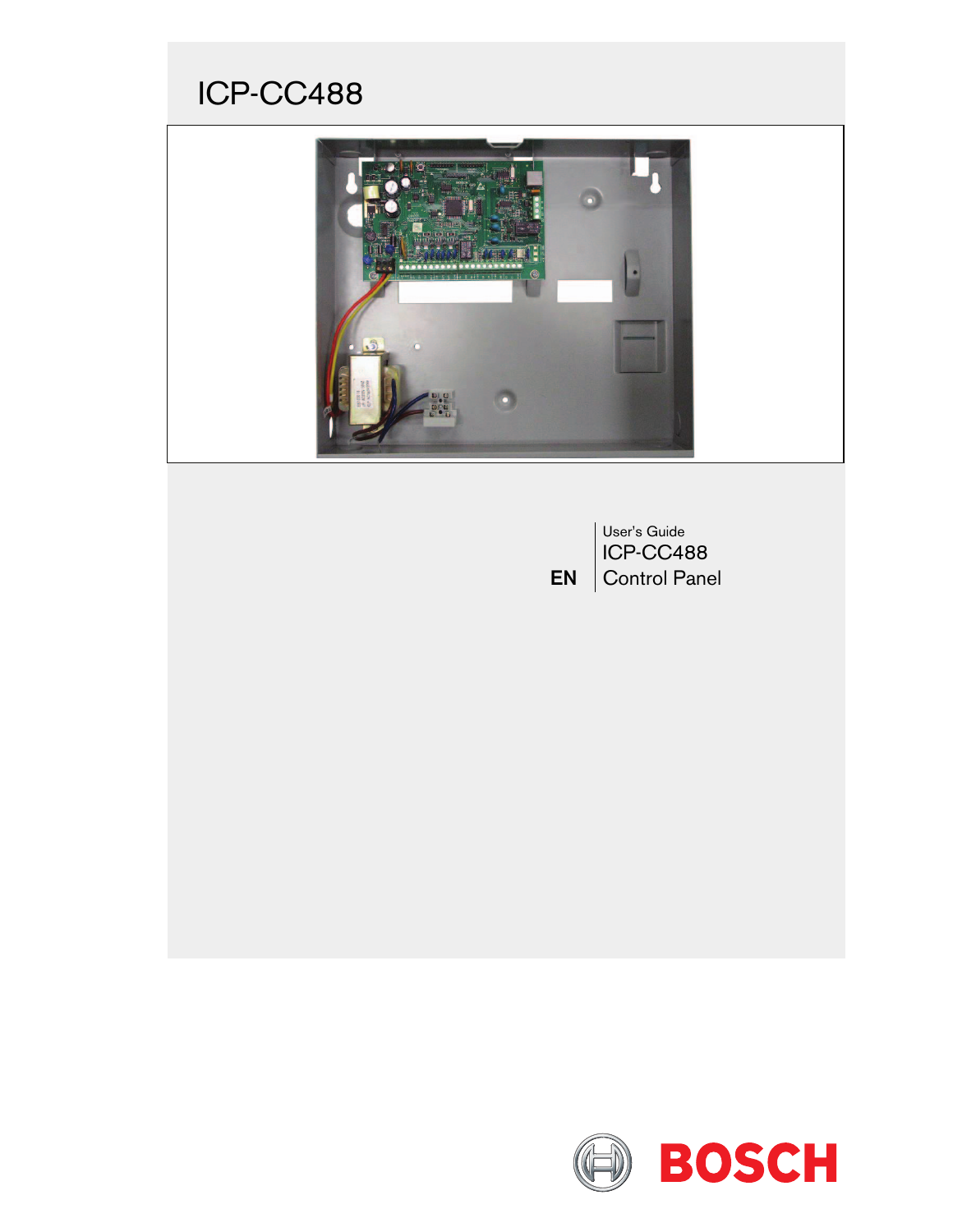## Copyright Notice

Unless otherwise indicated, this publication is the copyright of Bosch Security Systems, Inc. ("Bosch"). All rights are reserved.

You may download a single copy of this publication. By downloading the publication you agree that you will: (i) only use the publication for your own reference; (ii) not commercially exploit or charge any person for the use of the publication; and (iii) not modify the publication in any way without the prior written permission of Bosch.

Except as specified above or where authorized by the Copyright Act 1968 (Cth), no part of this publication may be reproduced, transmitted, modified or stored, in any form or by any means, without the prior written permission of Bosch.

## Notice of Liability

This material is designed for use by tradespeople with expertise in the installation of this product. Persons without appropriate expertise should seek assistance before attempting installation.

While care has been taken in the preparation of this material, Bosch Security Systems, Inc. and its representatives will not be responsible to any person or entity for any loss or damage directly or indirectly caused by information in, or any omission from, this material.

Bosch Security Systems, Inc. reserves the right to make changes to features and specifications of its products at any time without prior notification.

## A-Tick

The ICP-CC488 Control Panel is designed to comply with A-Tick.

## New Zealand Telepermit Notes

The grant of a telepermit for a device in no way indicates Telecom acceptance of responsibility for the correct operation of that device under all operating conditions.

This equipment will not be used in any manner that could constitute a nuisance to other telecom customers.

Immediately disconnect this equipment should it become physically damaged and arrange for its disposal or repair.

The transmit level from this device is set at a fixed level and because of this, there may be circumstances where the performance is less than optimal. Before reporting such occurrences as faults, please check the line with a standard telepermitted telephone and do not report a fault if the telephone performance is satisfactory.

This device is equipped with pulse dialing while the Telecom standard is DTMF tone dialing. There is no guarantee that Telecom lines will always continue to support pulse dialing.

Use of dialing, when this equipment is connected to the same line as other equipment, may give rise to bell noise and also cause a false answer condition. Should such problems occur, the user should not contact the Telecom Faults Service.

This equipment is set up to carry out test calls at predetermined times. Such test calls can interrupt any other calls that may be set up on the line at the same time. The timing set for such test calls should be discussed with the installer.

The timing set for test calls from this equipment may be subject to drift. If this proves to be inconvenient and your calls are interrupted, then the problem of timing should be discussed with the equipment installer. The matter should **not** be reported as a fault to Telecom Faults Service.

This equipment shall not be set up to make automatic calls to the Telecom 111 Emergency Service. This equipment should not be used under any circumstances that may constitute a nuisance to other Telecom customers.

In the event of any problem with this device, the systems battery, AC MAINS supply, and telephone line should be disconnected. The user is to arrange with the supplier of the device to make the necessary repairs.

Should the matter be reported to Telecom as a wiring fault and the fault proven to be due to this product, a call-out charge will be incurred.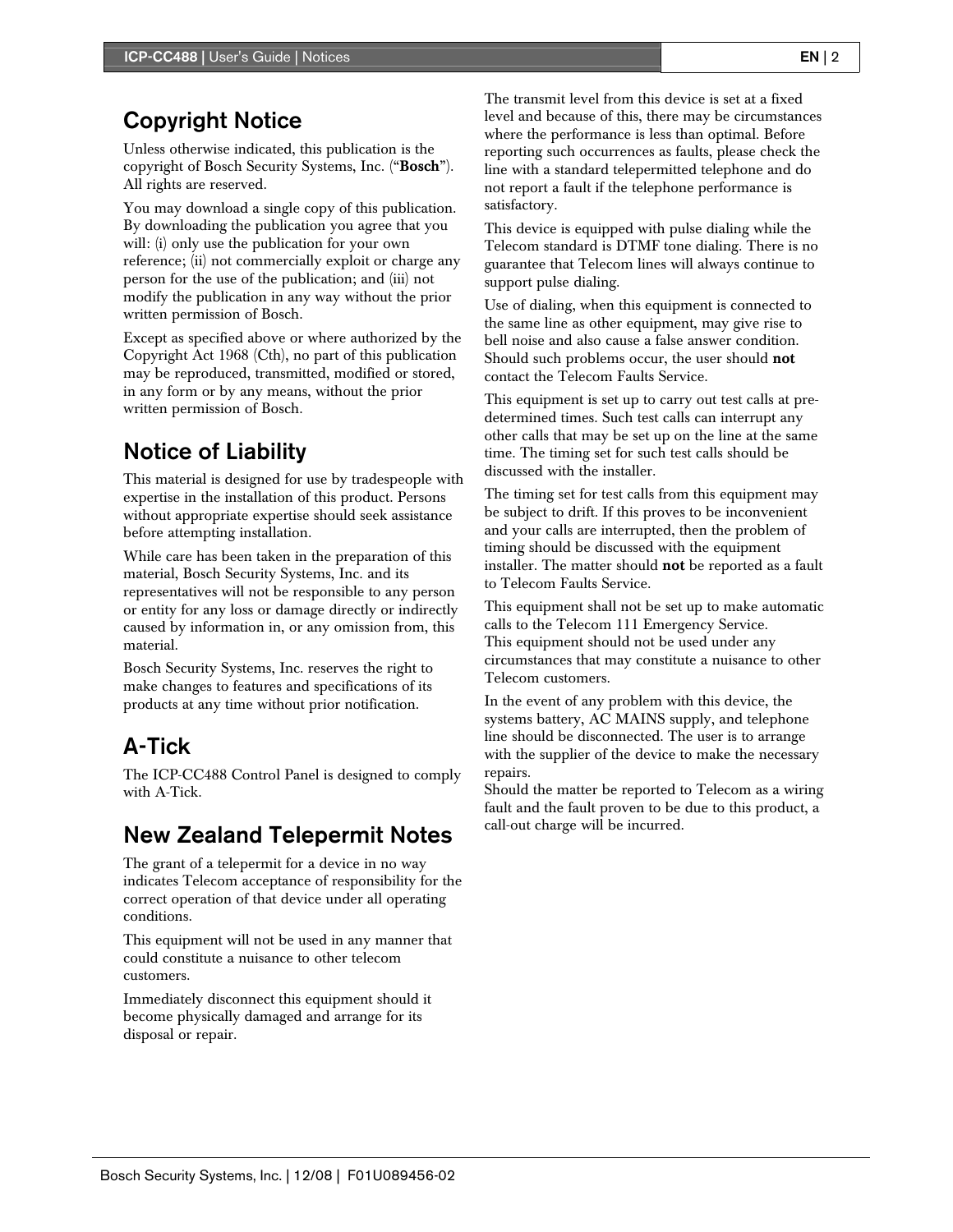## **Contents**

| 1.     |                                         |
|--------|-----------------------------------------|
| 2.     |                                         |
| 3.     |                                         |
| 3.1    |                                         |
| 3.2    |                                         |
| 3.3    |                                         |
| 3.4    |                                         |
| 3.5    |                                         |
| 3.6    |                                         |
| 3.7    |                                         |
| 3.8    |                                         |
| 3.9    |                                         |
| 3.10   |                                         |
| 3.10.1 |                                         |
| 3.10.2 |                                         |
| 3.10.3 |                                         |
| 3.10.4 |                                         |
| 3.10.5 | Programming STAY Mode 2 Zones 9         |
| 4.     |                                         |
| 5.     |                                         |
| 5.1    |                                         |
| 5.2    | Adding Radio Remote User Codes9         |
| 5.3    | Deleting User/Radio Codes 10            |
| 6.     | Radio Transmitter Operations10          |
| 7.     |                                         |
| 7.1    | Codepad Duress Alarm 11                 |
| 7.2    |                                         |
| 7.3    |                                         |
| 7.4    | Codepad Medical Alarm 11                |
| 7.5    | Codepad Tamper Alarm (Access Denied)11  |
| 8.     |                                         |
| 8.1    |                                         |
| 8.2    |                                         |
| 9.     |                                         |
| 9.1    |                                         |
| 10.    |                                         |
| 11.    | Turning Outputs On/Off14                |
| 12.    | Reset Latching Outputs  14              |
| 13.    | Telco Arm/Disarm Sequence (Call Forward |
| 13.1   |                                         |
| 13.2   |                                         |
| 14.    |                                         |
|        |                                         |

| 14.1   |                                           |
|--------|-------------------------------------------|
| 14.2   |                                           |
| 14.3   |                                           |
| 14.4   |                                           |
| 14.5   |                                           |
| 15.    |                                           |
| 16.    |                                           |
| 17.    | Codepad Buzzer Tone Change15              |
| 18.    | Remote Arming by Telephone16              |
| 19.    |                                           |
| 19.1   | Master Partitioned Codepad Indicators  16 |
| 19.1.1 |                                           |
| 19.1.2 |                                           |
| 19.1.3 |                                           |
| 19.1.4 |                                           |
| 19.2   | Operation of Codepads in Partitioning17   |
| 20.    |                                           |
| 20.1   | Acknowledging Domestic Calls17            |
| 20.2   | Programming Domestic Telephone Numbers17  |
| 20.3   | Disable Domestic Dialing17                |
| 21.    |                                           |
| 21.1   | Basic Pager Display Information 18        |
| 22.    |                                           |
| 23.    |                                           |

## Figures

| Figure 1: | ICP-CP508W Eight Zone LED Codepad5      |
|-----------|-----------------------------------------|
| Figure 2: | ICP-CP508LW Eight Zone LCD              |
|           |                                         |
| Figure 3: | ICP-CP516 Sixteen Zone LED Codepad5     |
| Figure 4: | ICP-CP516 Sixteen Zone LED Codepad6     |
| Figure 5: | RF3332: 2-Button Keyfob Transmitter .10 |
| Figure 6: | RF3334: 4-Button Keyfob Transmitter.10  |
| Figure 7: | ICP-CP508W LED Codepad Showing          |
|           | Audible Alarm Buttons11                 |
| Figure 8: | ICP-CP500PW Master Partitioned          |
|           |                                         |
| Figure 9: |                                         |
|           |                                         |

### Tables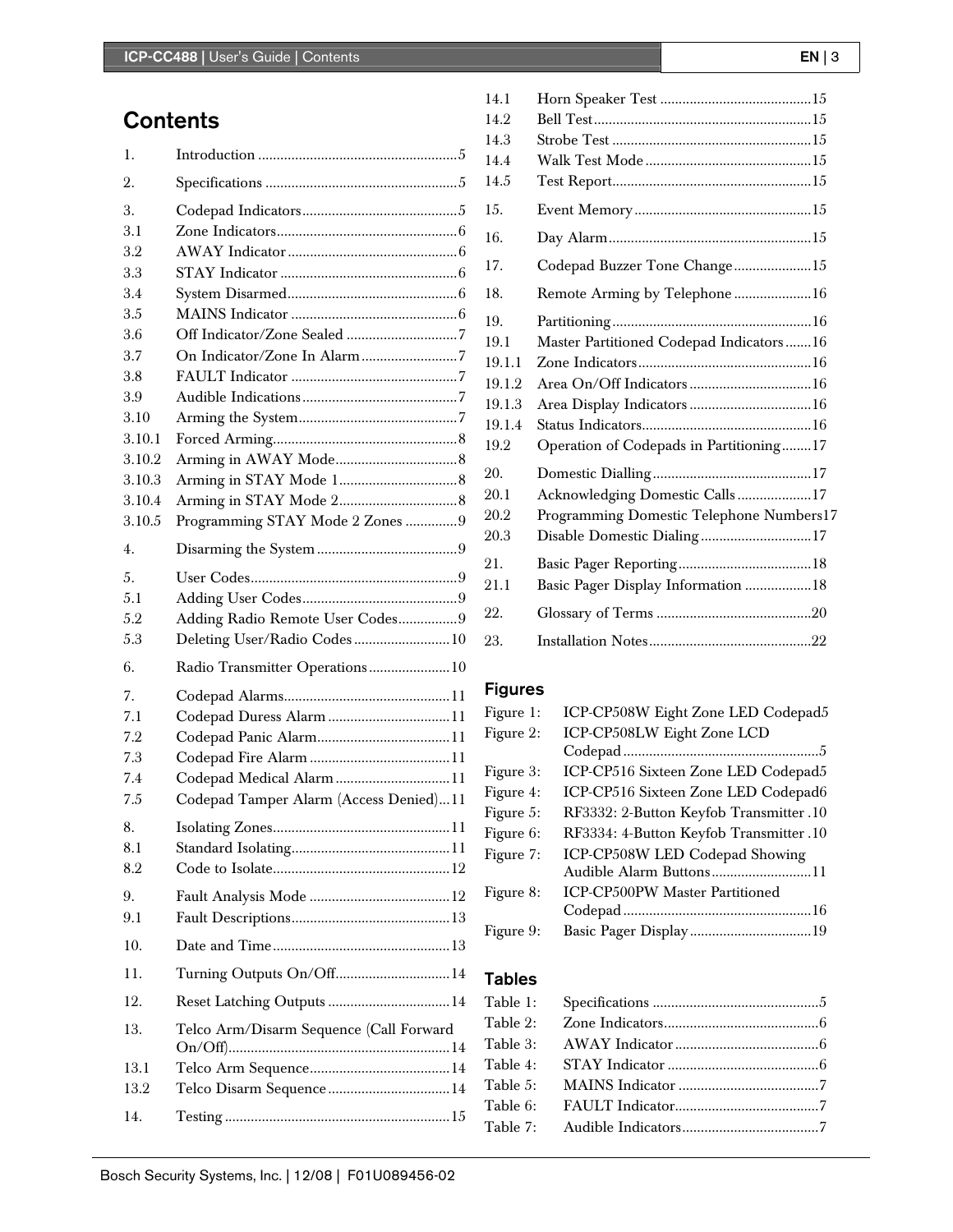| Table 8:  |                                     |  |
|-----------|-------------------------------------|--|
| Table 9:  | How to Arm the System in AWAY       |  |
|           |                                     |  |
| Table 10: | How to Arm the System in STAY Mode  |  |
|           |                                     |  |
| Table 11: |                                     |  |
| Table 12: | Telco Arm/Disarm Dialing Digits15   |  |
| Table 13: | Domestic Dialing Telephone Digits17 |  |
| Table 14: | Zone Status Display Descriptions18  |  |
| Table 15: |                                     |  |
| Table 16: |                                     |  |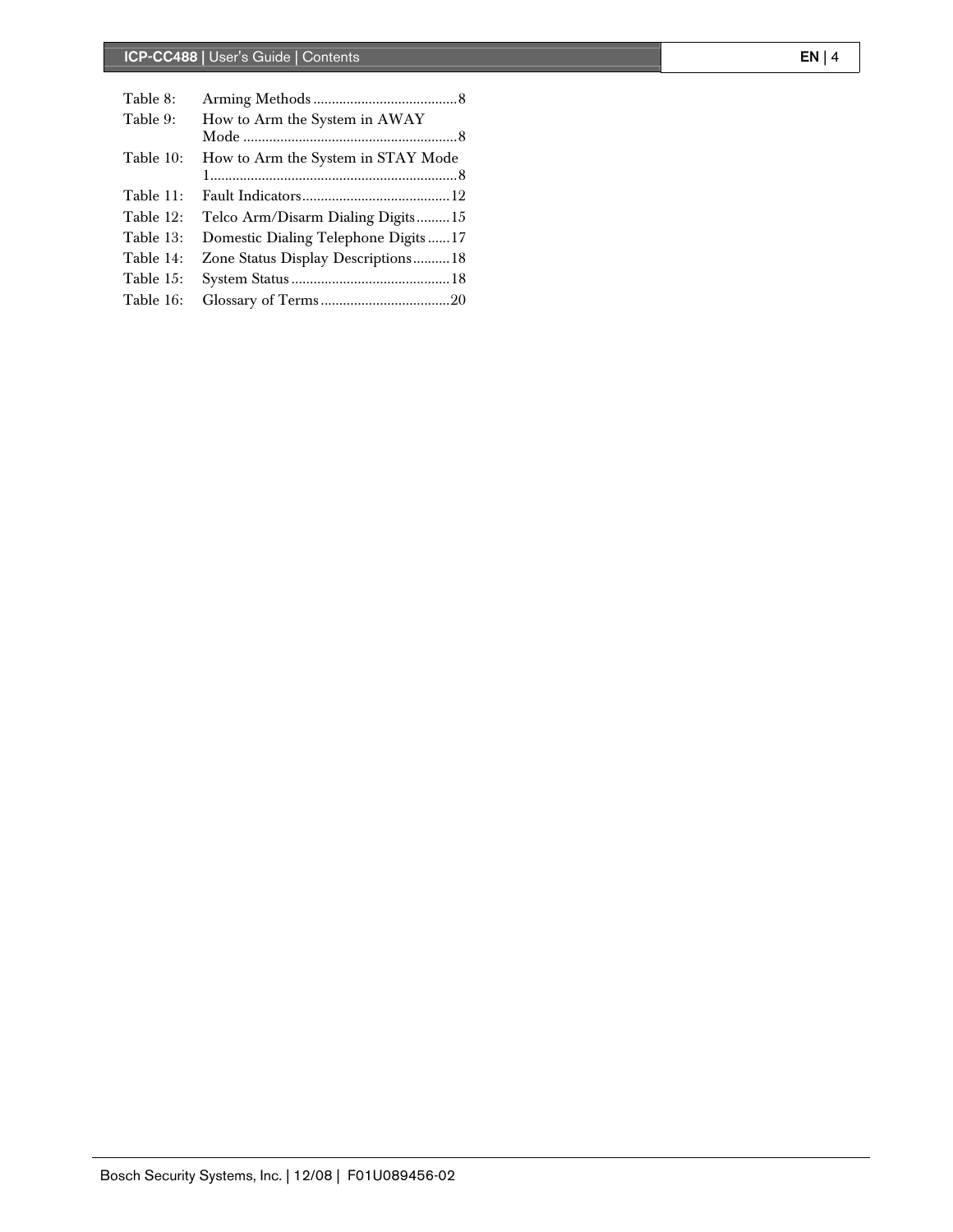## 1. Introduction

Congratulations on selecting the ICP-CC488 Control Panel to protect you and your property. To obtain the most from your unit, take time to read through this manual and familiarize yourself with the numerous outstanding operating features of this system. In all aspects of planning, engineering, styling, operation, convenience, and adaptability, we have sought to anticipate your every possible requirement.

Programming simplicity and speed were some of the major considerations and we believe that our objectives in this area were more than satisfied.

This manual explains all aspects of operating the control panel. All system parameters and options are detailed; however, suitability is left up to the individual. Every system can be tailored to meet all requirements quickly and easily.

## 2. Specifications

Table 1: Specifications

| Temperature Range                                                | $0^{\circ}$ C to $+45^{\circ}$ C                     |
|------------------------------------------------------------------|------------------------------------------------------|
|                                                                  | $(+32^{\circ}$ F to $+113^{\circ}$ F)                |
| Humidity                                                         | 10% to 95%                                           |
| <b>Power Source</b>                                              | TF008 Plug Pack -<br>240 V/18 VAC @ 1.3 A            |
| <b>Stand-By Current</b>                                          | 65 mA                                                |
| <b>Current Draw in</b><br><b>Alarm Condition</b>                 | 115 mA                                               |
| <b>Current Draw in</b><br><b>Alarm Condition with</b><br>Codepad | $105 \text{ mA}$                                     |
| <b>Back-Up Battery</b>                                           | 6 Ah/12 VDC Rechargeable<br>Sealed Lead Acid Battery |
| Dimensions (Case,                                                | 306 mm x 262 mm x 84 mm                              |
| packed in carton)                                                | (12.05 in. x 10.31 in. x 3.31 in.)                   |
| Weight                                                           | 2.5 kg<br>$(5.51$ lb.)                               |
| <b>Supplier Code</b>                                             | N771                                                 |
| <b>New Zealand</b><br>Telepermit                                 | PTC 211/98/084<br>ICP-CC488-<br>PTC 211/98/083       |

Test the sirens, strobe, and zones at weekly intervals. Refer to *Section 14. Testing* for further information.

## 3. Codepad Indicators

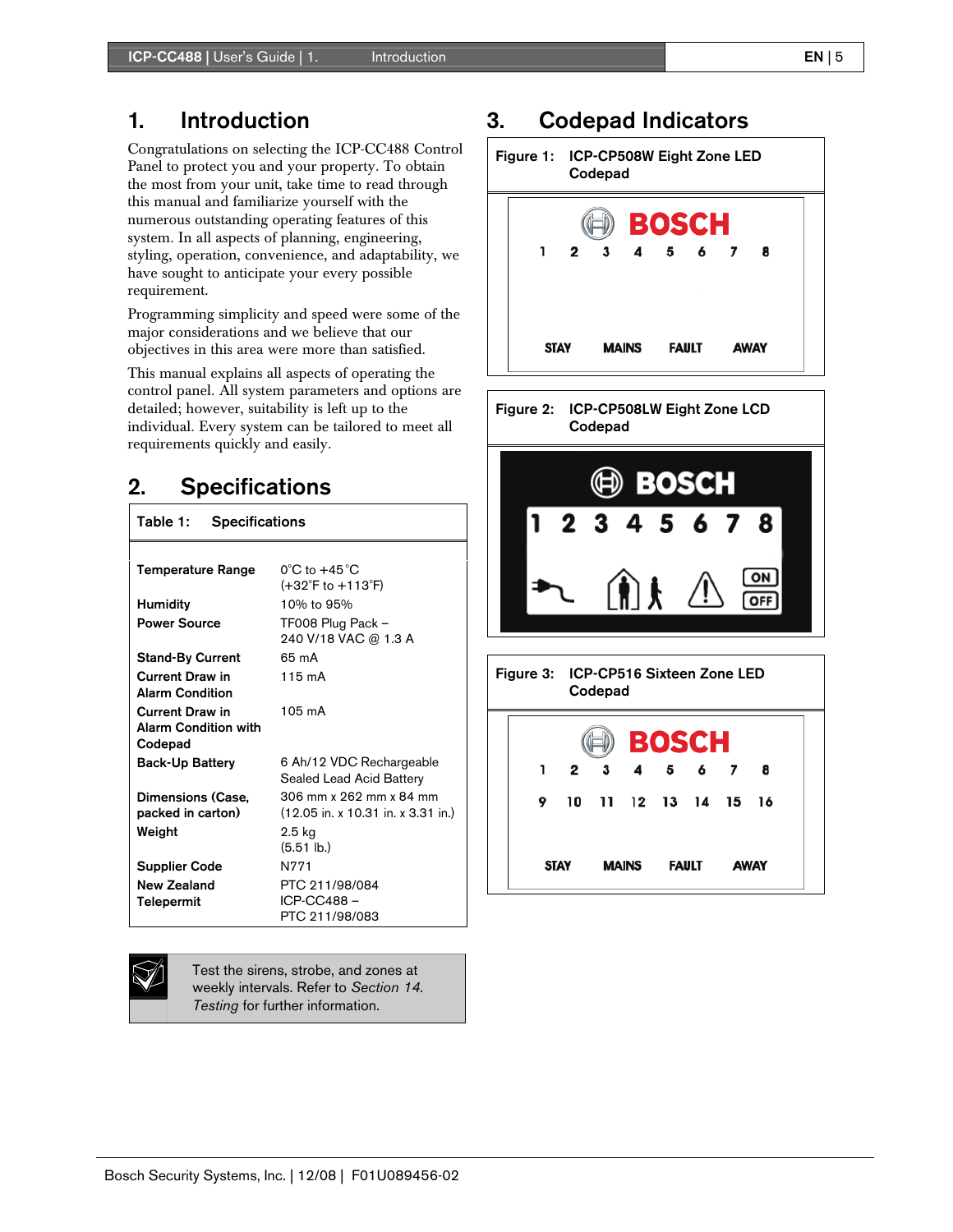

The codepad is the communications interface between you and your alarm system. Use the codepad to issue commands. The codepad offers both visual and audible indications that guide you through the general operation.

The codepad incorporates numerous indicators. There are zone indicators used to show the condition of each zone. Four other indicators show general status. The following pages outline a list of situations and the relevant indicators that are seen.

The ICP-CP516 Sixteen Zone Codepad must be used with sixteen wireless zone systems. The sixteen zone codepads operation and display similarly to 8 zones codepads, but also display the zones 9 through 16.

#### 3.1 Zone Indicators

**1 2 3 ....** The zone indicators (1 to 8) display the status of the zones. *Table 2* lists the various circumstances that the indicators display (such as Zone Sealed, Zone Unsealed, and so on).

| Table 2: Zone Indicators                                    |                                                          |
|-------------------------------------------------------------|----------------------------------------------------------|
|                                                             |                                                          |
| Indicator                                                   | <b>Definition</b>                                        |
| On                                                          | Zone is unsealed.                                        |
| Off                                                         | Zone is sealed.                                          |
| Flashing Fast<br>$(0.25 \text{ sec on/}$<br>$0.25$ sec off) | Zone is in alarm condition.                              |
| <b>Flashing Slow</b><br>$(1 \sec \theta)$<br>1 sec off)     | Zone is manually isolated or<br>selected to be isolated. |

#### 3.2 AWAY Indicator

| Å | The AWAY indicator displays that the<br>system is armed in AWAY Mode. The<br>AWAY indicator flashes in unison with<br>the STAY indicator when |
|---|-----------------------------------------------------------------------------------------------------------------------------------------------|
|   | programming various options                                                                                                                   |
|   | throughout the Operators Manual.                                                                                                              |
|   | Refer to Section 3.10.2 Arming in AWAY                                                                                                        |
|   | Mode for information on the different                                                                                                         |
|   | methods of arming the system in                                                                                                               |
|   | AWAY Mode.                                                                                                                                    |

#### Table 3: AWAY Indicator

#### Indicator Definition

| On  | System is armed in AWAY Mode.     |
|-----|-----------------------------------|
| Off | System is not armed in AWAY Mode. |

#### 3.3 STAY Indicator



The STAY indicator displays that the system is armed in STAY Mode 1 or STAY Mode 2. The STAY indicator also flashes in unison with the AWAY indicator when programming various options throughout the *Operators Manual*. Refer to *Section 3.10.3 Arming in STAY Mode 1* for different methods of arming in STAY Mode 1. Refer to *Section 3.10.4 Arming in STAY Mode 2* for the method of arming in STAY Mode 2.

#### Table 4: STAY Indicator Indicator Definition On System is armed in STAY Mode 1 or STAY Mode 2. Off System is not armed in STAY Mode 1 or STAY Mode 2. Flashing twice a sec Zone isolating mode or setting STAY Mode 2 zones. Flashing once every 3 sec Day alarm status – day alarm turned on.

#### 3.4 System Disarmed

This indicator displays with the **OFF** indicator when the system is disarmed.

#### 3.5 MAINS Indicator

The MAINS indicator displays that the system's AC MAINS supply is normal or failed.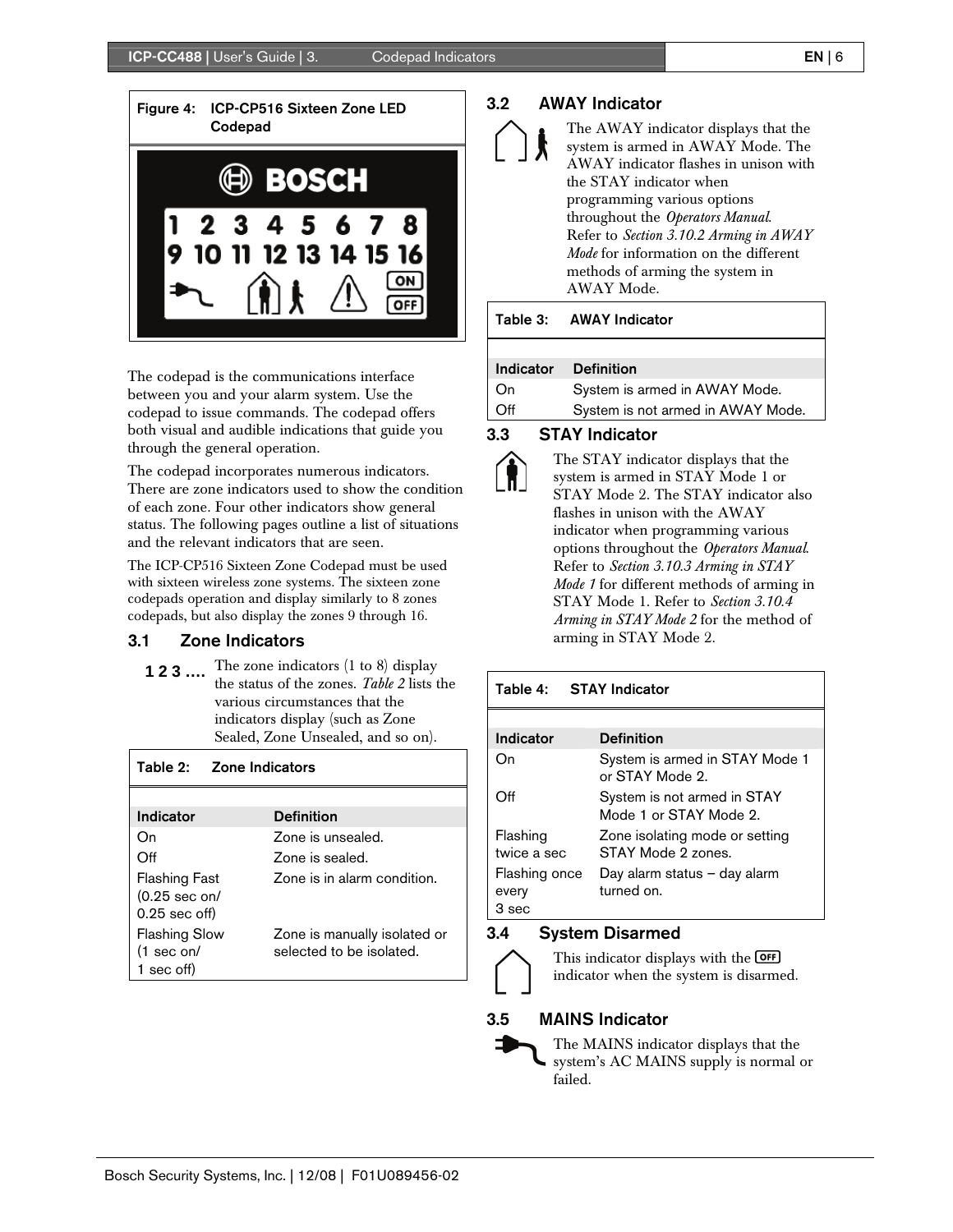|--|--|

| Table 5:  | <b>MAINS Indicator</b>      |
|-----------|-----------------------------|
|           |                             |
| Indicator | <b>Definition</b>           |
| On        | AC MAINS power normal.      |
| Flashing  | AC MAINS supply has failed. |
|           |                             |

### 3.6 Off Indicator/Zone Sealed

**OFF** 

Г

The **OFF** indicator displays when the system is in the disarmed state and flashes when a zone becomes unsealed during the disarmed state. The indicator stops flashing when all zones are sealed.

### 3.7 On Indicator/Zone In Alarm

ON

The  $\overline{\text{CM}}$  indicator displays when the system is armed in AWAY Mode and flashes when an alarm occurs. The indicator resets once a valid user code is entered.

## 3.8 FAULT Indicator



The FAULT indicator displays that the system detected a system fault. Refer to *Section 9. Fault Analysis Mode* on page 12 for additional information on system faults.

Every time a new system fault is detected (such as, FAULT indicator flashing), the codepad begins to beep once every minute. Pressing the [#] button once cancels the once a min beep and acknowledges the fault (such as, FAULT indicator on steady).

### Table 6: FAULT Indicator

| Indicator | <b>Definition</b>                                         |
|-----------|-----------------------------------------------------------|
| On        | There is a system fault that<br>needs to be rectified.    |
| ∩ff       | The system is normal, there are<br>no faults.             |
| Flashing  | There is a system fault that<br>needs to be acknowledged. |

### 3.9 Audible Indications

*Table 7* defines the audible indicators given out by the codepad buzzer.

| rabie 7:<br>Augible Indicators      |                                                                                                                    |  |
|-------------------------------------|--------------------------------------------------------------------------------------------------------------------|--|
| <b>Audible</b><br><b>Definition</b> |                                                                                                                    |  |
| Indicator                           |                                                                                                                    |  |
| One short beep                      | A button was pressed on the<br>codepad, or Exit Time ended<br>when armed in STAY Mode 1<br>or STAY Mode 2.         |  |
| Two short beeps                     | The system accepted your<br>code.                                                                                  |  |
| Three short<br>beeps                | The requested function was<br>executed.                                                                            |  |
| One long beep                       | Indicates the end of Exit Time<br>when armed in AWAY Mode, or<br>the requested operation was<br>denied or aborted. |  |
| One beep every<br>sec               | Walk Test Mode is currently<br>active or a warning before<br>automatic arming takes place.                         |  |
| One short beep<br>every min         | There is a system fault waiting<br>to be acknowledged.                                                             |  |

### 3.10 Arming the System

Table 7: Audible Indicators

There are several ways to arm the system depending on whether you are:

- Leaving the premises and require all active zones to be in a ready state for an intruder.
- Remaining in the premises and only require part of the system to be in a ready state for an intruder.

If a zone is not sealed at the end of Exit Time, the zone is automatically isolated and constantly displayed on the remote codepad. The zone becomes an active part of the system when the zone is restored.

For example, if a window is left open after Exit Time expired, the window is not an active part of the system until the window is closed. Opening the window after Exit Time expired causes an alarm condition.

*Table 8* defines the different methods for arming the system.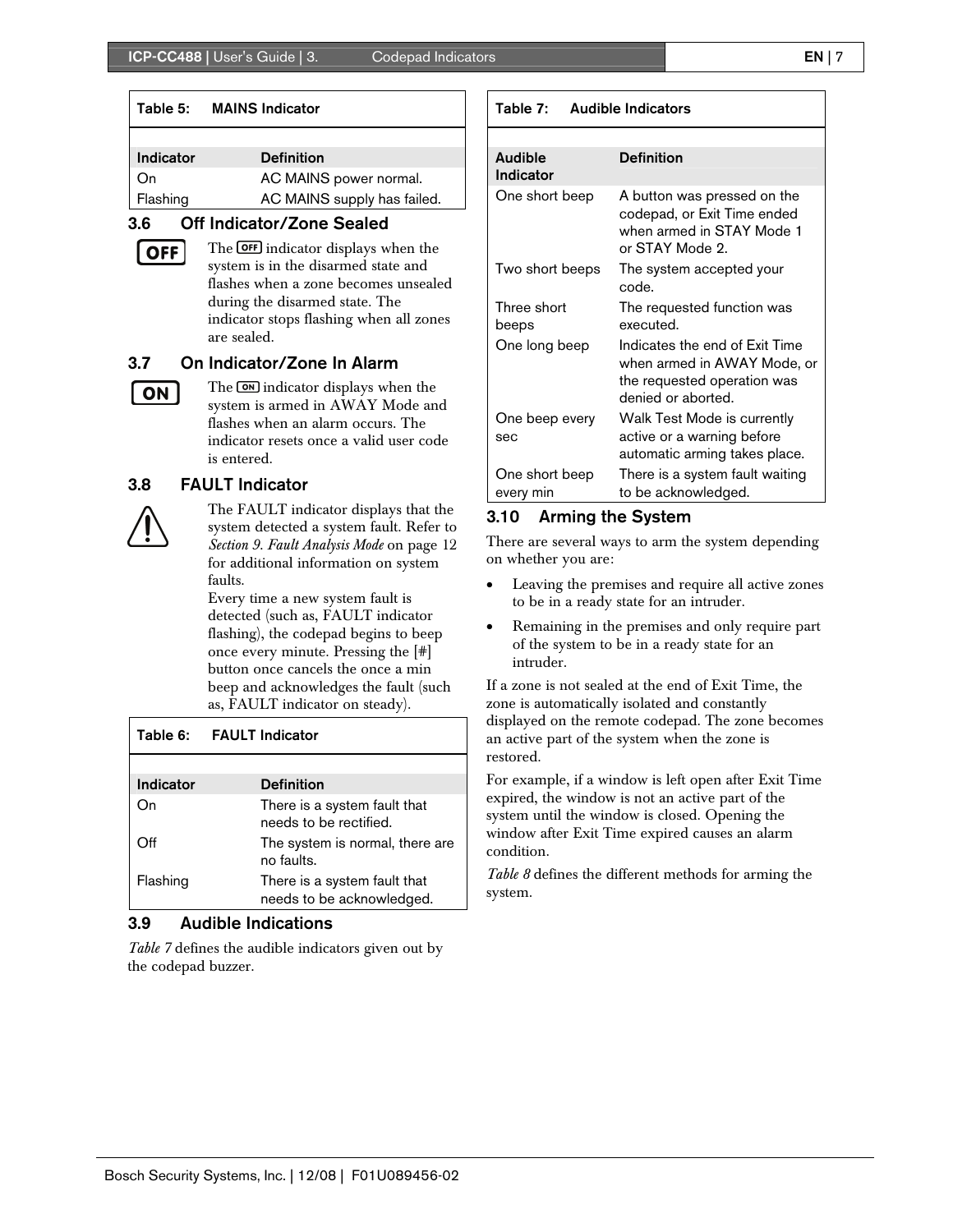| Mode              | <b>Arming Method</b>                                                                                                                                      |
|-------------------|-----------------------------------------------------------------------------------------------------------------------------------------------------------|
| AWAY Mode         | Arms the entire system. Refer to<br>Section 3.10.2 Arming in AWAY Mode.                                                                                   |
| STAY Mode 1<br>1. | Arms all zones except those<br>programmed to be automatically<br>isolated by the installer. Refer to<br>Section 3.10.3 Arming in STAY Mode                |
| STAY Mode 2       | Arms all zones except those<br>programmed to be automatically<br>isolated by the Master Code holder.<br>Refer to Section 3.10.4 Arming in<br>STAY Mode 2. |

#### 3.10.1 Forced Arming

The feature of arming the system when a zone is not sealed is known as forced arming. If the system does not arm and a long beep is heard, forced arming is not permitted. If this is the case, you must ensure that all zones are sealed or manually isolated before you can arm the system. Refer to *Section 8. Isolating Zones* on page 11.

#### 3.10.2 Arming in AWAY Mode

When you leave your premises and require all zones to be in a ready state to detect intrusion, arm the system in AWAY Mode.

There are two different methods for arming the system in AWAY Mode. Method one is standard and always operates. Method two is optional and can be disabled by your installer if you do not want to use single button arming.

| Table 9:      | How to Arm the System in AWAY<br>Mode                                                                                                                                |
|---------------|----------------------------------------------------------------------------------------------------------------------------------------------------------------------|
| Method<br>One | Enter your user code followed by<br>the [#] button (for example,<br>$[2580#]$ .<br>Two beeps sound and the AWAY<br>indicator displays. Exit Time starts<br>counting. |
| Method<br>Two | Hold down the [#] button until two<br>beeps sound.<br>The AWAY indicator displays and<br>Exit Time starts counting.                                                  |

#### 3.10.3 Arming in STAY Mode 1

STAY Mode 1 is only used when the perimeter and unused areas of the premises need to be armed to detect an intruder from entering the premises. At the same time, you can move freely within an area that is automatically isolated.

Only your security company can program zones automatically isolated in STAY Mode 1.

There are two different methods for arming the system in STAY Mode 1. Method one is standard and always operates. Method two is optional and may be disabled by your installer if you do not want to use single button arming.

#### Entry Guard Timer for STAY Mode 1

When arming the system in STAY Mode 1, an optional entry timer called Entry Guard Timer for STAY Mode 1 is available. Use this entry timer to delay the sirens if a zone is not automatically isolated and activated an alarm condition. Entry Guard Timer For STAY Mode 1 is the delay time used for all zones except 24-hour zones when the system is armed in STAY Mode 1 or STAY Mode 2.

If the Entry Guard Timer for STAY Mode 1 is programmed and a zone was not automatically isolated is activated, the codepad beeps twice a sec until the entry timer expires or the system is disarmed. If the alarm condition is not reset by entering your user code followed by the [#] button (such as, [2580#]) before the entry timer expires, the sirens activate into alarm. Only your installer can program this feature.

| Table 10: How to Arm the System in STAY |
|-----------------------------------------|
| Mode 1                                  |

| <b>Method One</b> | Enter your user code followed by the [*]<br>button (for example, [2580*]).<br>Two beeps sound and the STAY<br>indicator displays. Exit Time starts<br>counting.<br>Any zones programmed to be<br>automatically isolated in STAY Mode 1<br>flash until Exit Time expires. At the end of<br>Exit Time, all zones selected to be<br>automatically isolated turn off and the<br>codepad gives one short beep. |
|-------------------|-----------------------------------------------------------------------------------------------------------------------------------------------------------------------------------------------------------------------------------------------------------------------------------------------------------------------------------------------------------------------------------------------------------|
| <b>Method Two</b> | Hold down the [*] button until two beeps<br>sound.<br>The STAY indicator displays and Exit<br>Time starts counting.<br>Any zones programmed to be<br>automatically isolated in STAY Mode 1<br>flash until Exit Time expires. At the end of<br>Exit Time, the zone indicators turn off<br>and the codepad gives one short beep.                                                                            |

#### 3.10.4 Arming in STAY Mode 2

STAY Mode 2 is only used when the perimeter and unused areas of the premise need to be armed to detect an intruder from entering the premise. At the same time, allowing you to move freely within an area that is automatically isolated. Any Master Code user can program zones to be automatically isolated in STAY Mode 2.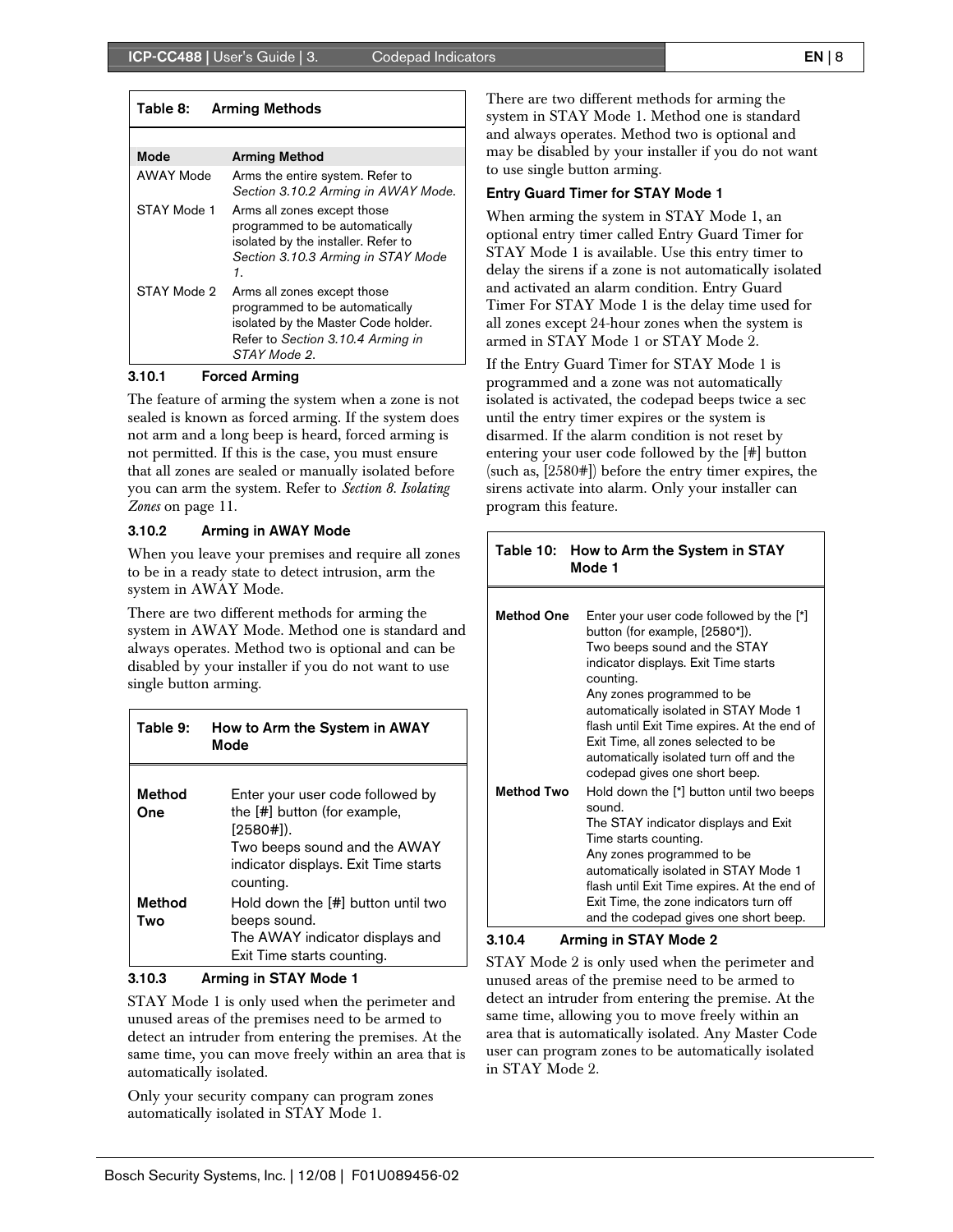#### Entry Guard Timer for STAY Mode 2

When arming the system in STAY Mode 2, an optional entry timer called Entry Guard Timer for STAY Mode 2 is available. Use this entry timer to delay the sirens if a zone is not automatically isolated and activated into alarm condition. Entry Guard Timer for STAY Mode 2 is the delay time used for all zones except 24-hour zones when the system is armed in STAY Mode 1 or STAY Mode 2.

If the Entry Guard Timer for STAY Mode 2 is programmed and a zone that was not automatically isolated activates, the codepad beeps twice a sec until the entry timer expires or the system is disarmed. If the alarm condition is not reset by entering your user code followed by the [#] button (for example, [2580#]) before the entry timer expires, the sirens activate into alarm. Only your installer can program this option.

#### How to Arm the System in STAY Mode 2

Hold down the [0] button until two beeps sound. The STAY indicator displays and Exit Time starts counting.

Any zones programmed to be automatically isolated in STAY Mode 2 flash until Exit Time expires. At the end of Exit Time, all zones selected to be automatically isolated extinguish and the codepad emits one short beep.

#### 3.10.5 Programming STAY Mode 2 Zones

Programming zones to be automatically isolated in STAY Mode 2 are only carried out if you have a Master Code.

#### How to Program STAY Mode 2 Zones

- 1. Enter your four character Master Code, followed by [4] and the [#] button (for example, [25804#]). Three beeps sound and the STAY indicator flashes.
- 2. Enter the zone number to be automatically isolated, followed by the [\*] button (for example,  $[1^*]$  = Zone 1,  $[2^*]$  = Zone 2).

The selected zone flashes. If you make a mistake, enter the same zone number followed by the [#] button to clear the incorrect zone. To select additional zones to be automatically isolated in STAY Mode 2, repeat *Step 2* as many times as required.

3. Press the [#] button to exit this mode when you finish selecting all zones to be automatically isolated in STAY Mode 2. Two beeps sound and the STAY and AWAY indicators turn off.

## 4. Disarming the System

When you enter the premises after the system is armed in AWAY mode, or if you armed the system in STAY Mode 1 or STAY Mode 2, you must disarm the system to disable detection devices that activate an alarm.

If there was an alarm condition prior to disarming the system, a flashing zone indicator displays, indicating a previous alarm on that zone.

#### How to Disarm the System

Enter your user code followed by the [#] button (for example, [2580#]). Two beeps sound.

## 5. User Codes

### 5.1 Adding User Codes

Only the Master Code holder can add or change other system user codes, including the Master Code. Up to eight user codes can be programmed to operate the system.

#### How to Add a User Code

- 1. Enter your four character Master Code, followed by [1] and the [#] button (for example,  $[25801#]$ . Three beeps are heard and the STAY and AWAY indicators flash.
- 2. Enter the User Code number (1 to 8), followed by the  $[\#]$  button (for example,  $[2\#] = \text{User } 2$ ,  $[8#] =$  User 8). Two beeps are heard and the selected user number displays on the codepad indicators.
- 3. Enter the digits required for the new code followed by the [#] button (for example, for User Code 5768, enter [5768#]). Two beeps are heard and the STAY and AWAY indicators turn off. To add or change other User Codes, repeat this procedure as many times as required.

### 5.2 Adding Radio Remote User Codes

Only the Master Code holder can add or change other system user codes. Up to eight radio user codes (User Codes 9 to 16) can be programmed to operate the system.

#### How to Add a Radio Remote User Code

- 1. Enter your four character Master Code, followed by [1] and the [#] button (for example,  $[25801#]$ ). Three beeps sound and the STAY and AWAY indicators flash.
- 2. Enter the radio remote user code number (9 to 16), followed by the [#] button (for example,  $[9#] =$  User 9,  $[16#] =$  User 16). Two beeps are heard and the selected user number displays on the codepad indicators.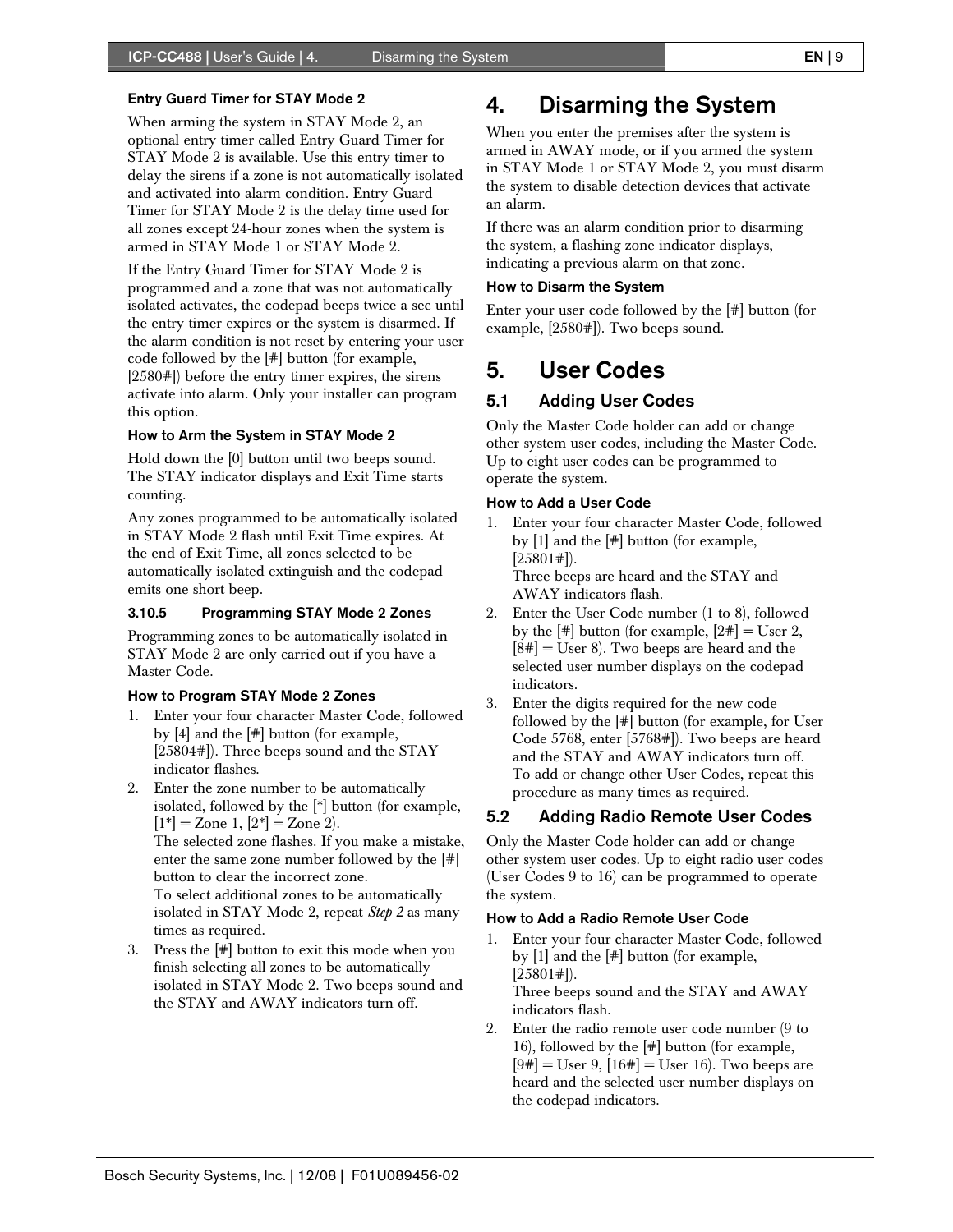3. Enter the nine digit ID number found on the back of the radio remote hand held transmitter, followed by the [#] button. Two beeps are heard and the STAY and AWAY indicators extinguish. To add or change other radio remote user codes, repeat this procedure as many times as required.

### 5.3 Deleting User/Radio Codes

Only the Master Code holder can delete other system user codes.

#### How to Delete a User Code

1. Enter your four character Master Code, followed by [1] and the [#] button (for example,  $[25801!]$ ). Three beeps sound and the STAY and AWAY

indicators flash. 2. Enter the user code number (1 to 16), followed by the  $[\#]$  button (for example,  $[2\#] = \text{User } 2$ ,  $[16\#]$  = User 16). Two beeps sound and the

selected user number displays on the codepad indicators. 3. Press the [\*] button to delete the selected User

Code. Two beeps are heard and the STAY and AWAY indicators turn off. To delete other User Codes, repeat this procedure as many times as required.

## 6. Radio Transmitter **Operations**





- *1 Arm button*
- *2 Disarm button*
- *3 Arm and Disarm buttons: Press both buttons at same time for 2 sec to send a Panic alarm.*

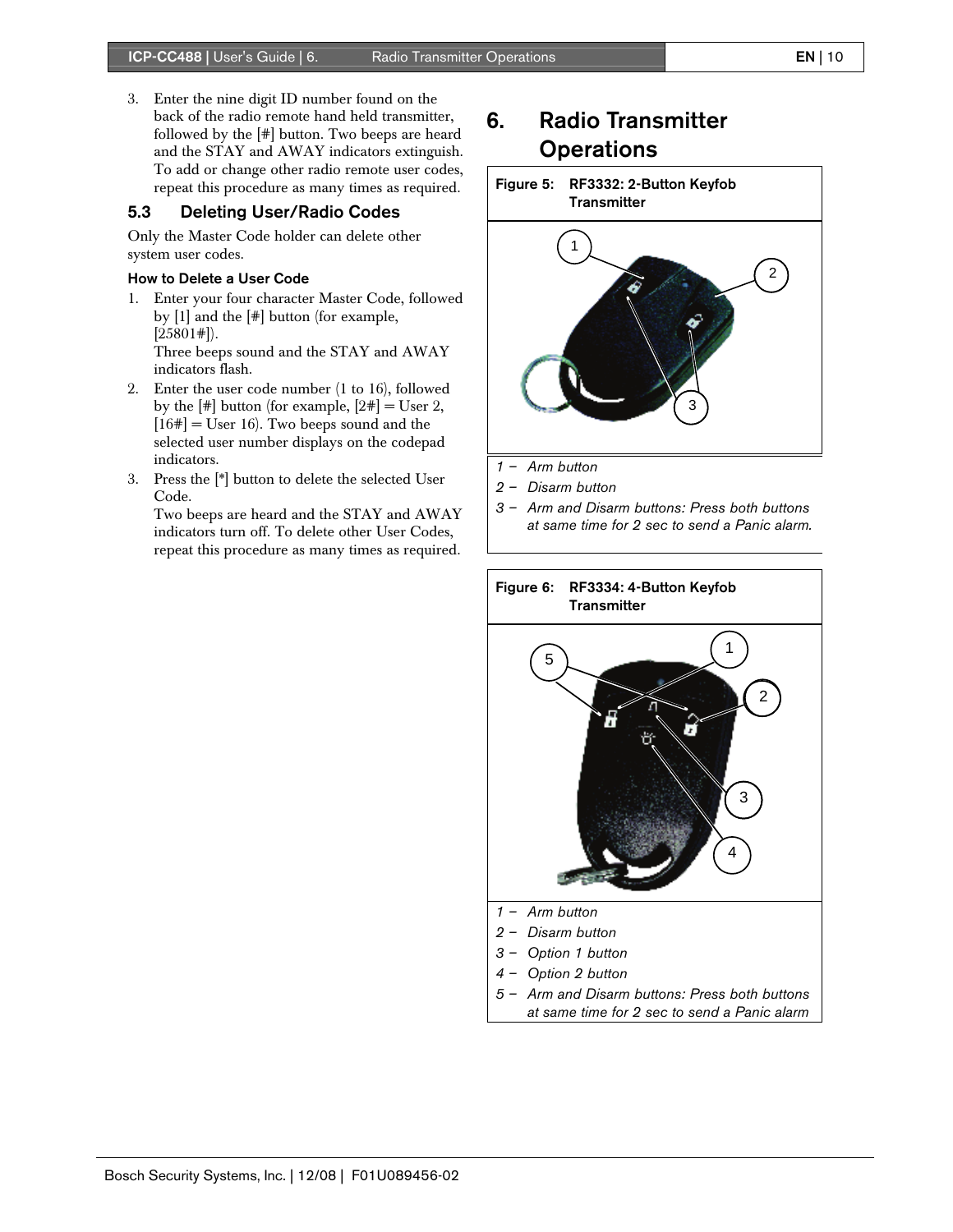## 7. Codepad Alarms

### 7.1 Codepad Duress Alarm

A codepad duress alarm is used as a silent hold-up alarm. This only occurs when the number 9 is added to the end of any valid user code being used to disarm the system (for example, [25809#]). A duress alarm is only useful if your system is reporting back to a monitoring station or pocket pager. Domestic reporting (such as a mobile phone) cannot decipher which type of alarm occurred.



#### 7.2 Codepad Panic Alarm

An audible alarm activates when you press the [1] and  $[3]$  keys or the  $[*]$  and  $[#]$  keys simultaneously. Contact your installer to disable the codepad panic alarm function or to silence the codepad panic alarm.

#### 7.3 Codepad Fire Alarm

The horn speaker emits a distinct fire sound when you press the [4] and [6] keys simultaneously. Contact your installer to disable the codepad fire alarm function or to silence the codepad fire alarm.

### 7.4 Codepad Medical Alarm

An audible codepad Medical Alarm activates when you press [7] and [9] simultaneously. Contact your installer to disable the codepad medical alarm function or to silence the codepad medical alarm.

### 7.5 Codepad Tamper Alarm (Access Denied)

Codepad tamper restricts the number of times an invalid user code can be used in an attempt to operate the system. When the number of incorrect code attempts equals the number programmed by your installer, the system activates an alarm condition. If reporting back to a security monitoring station, the system sends an Access Denied report.

To shutdown and lockout a codepad for a period of time (0 sec to 150 sec), ask your installer to program this function.

## 8. Isolating Zones

Use isolating zones to manually disable one or more zones before arming the system. Once a zone is isolated, you can access that zone during the armed state without activating an alarm.

For example, you need to isolate a zone because before arming the system a PIR detector may be false alarming, or you need to leave a pet inside a particular zone while away.

Isolating zones is performed by one of two methods. Method two is optional and only allows those user codes programmed by your installer to have access to isolate zones.

### 8.1 Standard Isolating

Standard isolating allows all operators to isolate zones without knowing a valid user code.

#### How to Isolate a Zone

1. Press the [\*] button twice to enter the Isolating Mode.

Three beeps are heard and the STAY indicator flashes.

2. Enter the zone number (1 to 8), followed by the [\*] button (for example,  $[1^*] =$  Zone 1,  $[2^*] =$ Zone 2).

Each zone to be isolated has a corresponding zone indicator that flashes. If you selected an incorrect zone to be isolated, enter the incorrect zone number again followed by the [\*] button. Repeat *Step 2* if more than one zone is to be isolated until all zones to be isolated are selected.

3. Press the [#] button after all selected zones are isolated.

Two beeps are heard and the system returns to the disarmed state.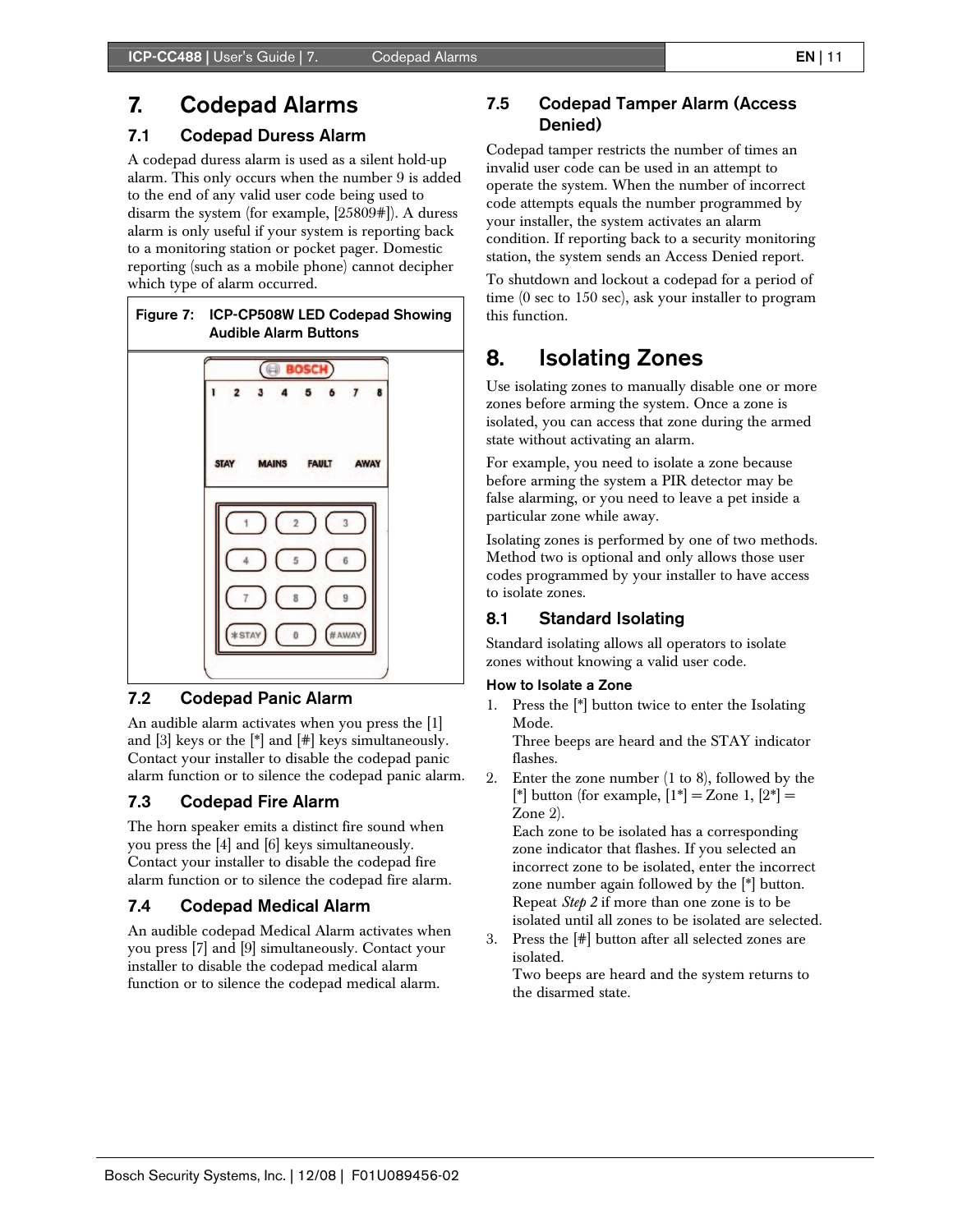### 8.2 Code to Isolate

This method restricts only those User Codes with the Code to Isolate priority level to isolate zones. If any User Code has this priority level, the method of standard isolating does not function.

#### How to Isolate a Zone

- 1. Press the [\*] button followed by your User Code and the [\*] button again to enter the Isolating Mode (for example, [\*2580\*]). Three beeps sound and the STAY indicator flashes.
- 2. Enter the zone number (1 to 8), followed by the  $\mathbb{R}^*$  button (for example,  $[1^*] =$ Zone 1,  $[2^*]$  $=$  Zone 2).

Each zone to be isolated has a corresponding zone indicator that flashes. If you selected an incorrect zone to be isolated, enter the incorrect zone number again followed by the [\*] button.

Repeat *Step 2* if more than one zone is to be isolated until all zones to be isolated are selected.

3. Press the [#] button after all selected zones are isolated.

Two beeps sound and the system returns to the disarmed state.

## 9. Fault Analysis Mode

If a fault occurs, the FAULT or MAINS indicators flash and the codepad beeps once every min.

If the AC MAINS supply fails, the MAINS indicator flashes until the AC MAINS supply is restored. Pressing the [#] button once acknowledges the fault and stops the codepad from beeping once every min.

#### How to Determine the Type of System Fault

To determine which system fault occurred, enter Fault Analysis Mode by following the steps below:

- 1. Hold down the [5] key until two beeps sound. The FAULT indicator remains steady and the STAY and AWAY indicators flash in unison. A zone indicator displays the type of fault that occurred (for example, Zone  $1 = System$ Fault). Refer to *Table 11* on page 12 for the list of possible system faults.
- 2. To further determine the type of fault condition, press and hold down the key that corresponds to the zone indicator displayed. For example, if Zone 1 displayed System Fault, press and hold the [1] key to display which system fault occurred.
- 3. To exit Fault Analysis Mode and return to the disarmed state, press the [#] key. The FAULT indicator continues to display and the codepad stops sounding once a min.

| Table 11: Fault Indicators |                          |                         |                |                                   |
|----------------------------|--------------------------|-------------------------|----------------|-----------------------------------|
|                            |                          |                         |                |                                   |
| Zone Indicator             | <b>Fault Description</b> | <b>Hold Down Button</b> | Zone Indicator | <b>Fault Condition</b>            |
|                            | <b>System Fault</b>      |                         |                | <b>Battery Fail</b>               |
|                            |                          |                         | 2              | Date and Time                     |
|                            |                          |                         | 3              | <b>RF Receiver Fail</b>           |
|                            |                          |                         | 4              | Horn Speaker Fail                 |
|                            |                          |                         | 5              | Telephone Line Fail               |
|                            |                          |                         | 6              | <b>EEPROM Fail</b>                |
|                            |                          |                         | 7              | <b>AUX Power Supply Fail</b>      |
|                            |                          |                         | 8              | AC Fail                           |
| $\overline{2}$             | <b>RF Low Battery</b>    | 2                       | $1$ to $8$     | Zones 1 to 8 RF Low Battery       |
| 3                          | Zone Tamper Alarm        | 3                       | $1$ to $8$     | Zones 1 to 8 Tamper Alarm         |
| 4                          | Sensor Watch Fault       | 4                       | $1$ to $8$     | Zones 1 to 8 Sensor Watch Fail    |
| 5                          | <b>RF Sensor Watch</b>   | 5                       | $1$ to $8$     | Zones 1 to 8 RF Sensor Watch Fail |
| 6                          | Communication Fail       | 6                       |                | Receiver 1 Fail                   |
|                            |                          |                         | 2              | Receiver 2 Fail                   |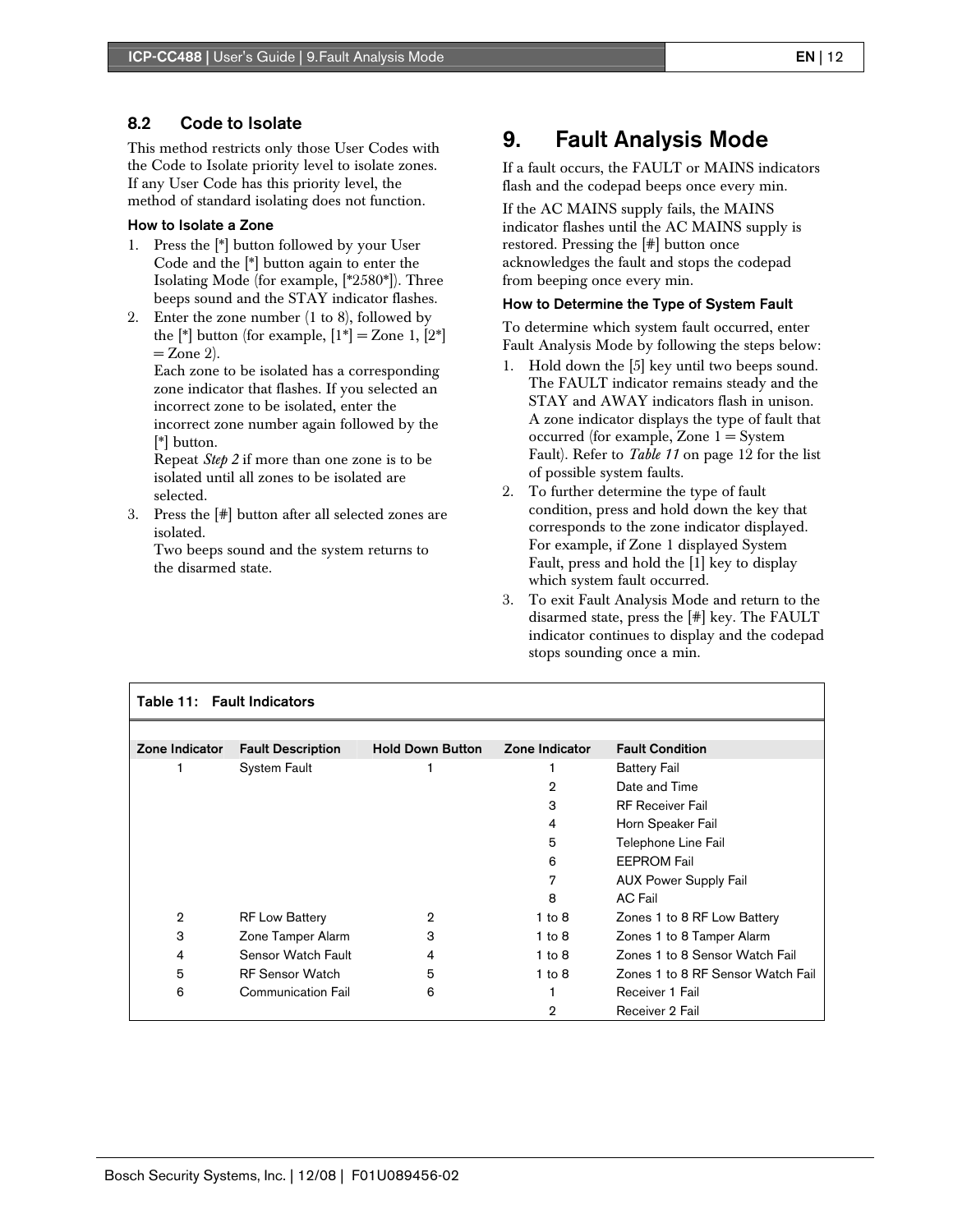#### 9.1 Fault Descriptions

#### 1 System Fault

 A system fault only displays when any of the following faults occur. After entering Fault Analysis Mode, press and hold the [1] key to determine which of the following faults occurred.

Low Battery Fault – A low battery fault registers when the system detects a low capacity back-up battery. The system automatically performs a battery test every four hours and every time you arm the system.

Date and Time – The date and time fault registers every time the system is powered down. This type of fault does not cause the FAULT indicator to display on the codepad unless your installer programmed the automatic arming time. Refer to *Section 10. Date and Time* on page 13 to program the date and time.

RF Receiver Fail – The RF receiver fault registers once the system detects that the wireless receiver unit is disconnected.

Horn Speaker Fail - This fault registers when the system detects that the horn speaker is disconnected. This fault clears once the horn speaker is reconnected. Your installer must program the system for this feature to operate.

Telephone Line Fail – A telephone line fault registers when the system detects that the telephone line is disconnected from the control panel. Your installer must program the system for this feature to operate.

EEPROM Fail – An EEPROM fail registers when the system detects an internal checksum error. Contact your installer as soon as this fault displays.

AUX Power Supply Fail – This fault occurs when either of the two 1 A AUX power supplies fails. Contact your installer as soon as this fault displays.

#### 2 RF Low Battery

 This fault occurs when any of the RF wireless devices report a low battery condition to the control panel. While in Fault Analysis Mode, press and hold the [2] key until two beeps sound. This displays the zone reporting the RF Low Battery fault.

#### 3 Zone Tamper Fail

 This fault occurs when any zone becomes an open circuit. Press and hold the [3] key until two beeps sound. This displays the zone reporting the tamper fail fault.

#### 4 Sensor Watch Fault

 A sensor watch fault registers because one or more detection devices failed to detect any movement during the disarmed state for the time period programmed by your installer. The fault clears once the zone in question detects movement and resets.

Press and hold the [4] key until two beeps sound. This displays the zone reporting the sensor watch fault.

#### 5 RF Sensor Watch

 An RF sensor watch fault registers because one or more RF detection devices fails to communicate to the RF radio receiver for the time period programmed by your installer. The fault clears once the RF device in question successfully transmits to the RF radio receiver.

Press and hold the [5] key until two beeps sound. This displays the RF detection device reporting the RF sensor watch fault.

#### 6 Communication Fail

 A communication fail registers when the control panel fails to communicate with the receiving party (such as a monitoring company, mobile phone, or pocket pager). The communication fault clears once the control panel successfully reports to the receiving party.

To determine which receiver failed to communicate, press and hold the [6] key.

## 10. Date and Time

Programming the date and time is only required when you need functions such as automatic test reports, automatic arming, and history events to operate correctly.

#### How to Program the Date and Time

- 1. Enter your four character Master Code, followed by [6] and the [#] key (for example, [25806#]). Three beeps sound, and the STAY and AWAY indicators flash.
- 2. Enter the day, month, year, hour, and minute (DD, MM, YY, HH, MM format) (for example,  $DD = day$  of the month,  $MM =$  month of the year,  $YY =$  current year,  $HH =$  hour of the day,  $MM =$  minute of the day).

To program the hour of the day, use the 24:00 hour format.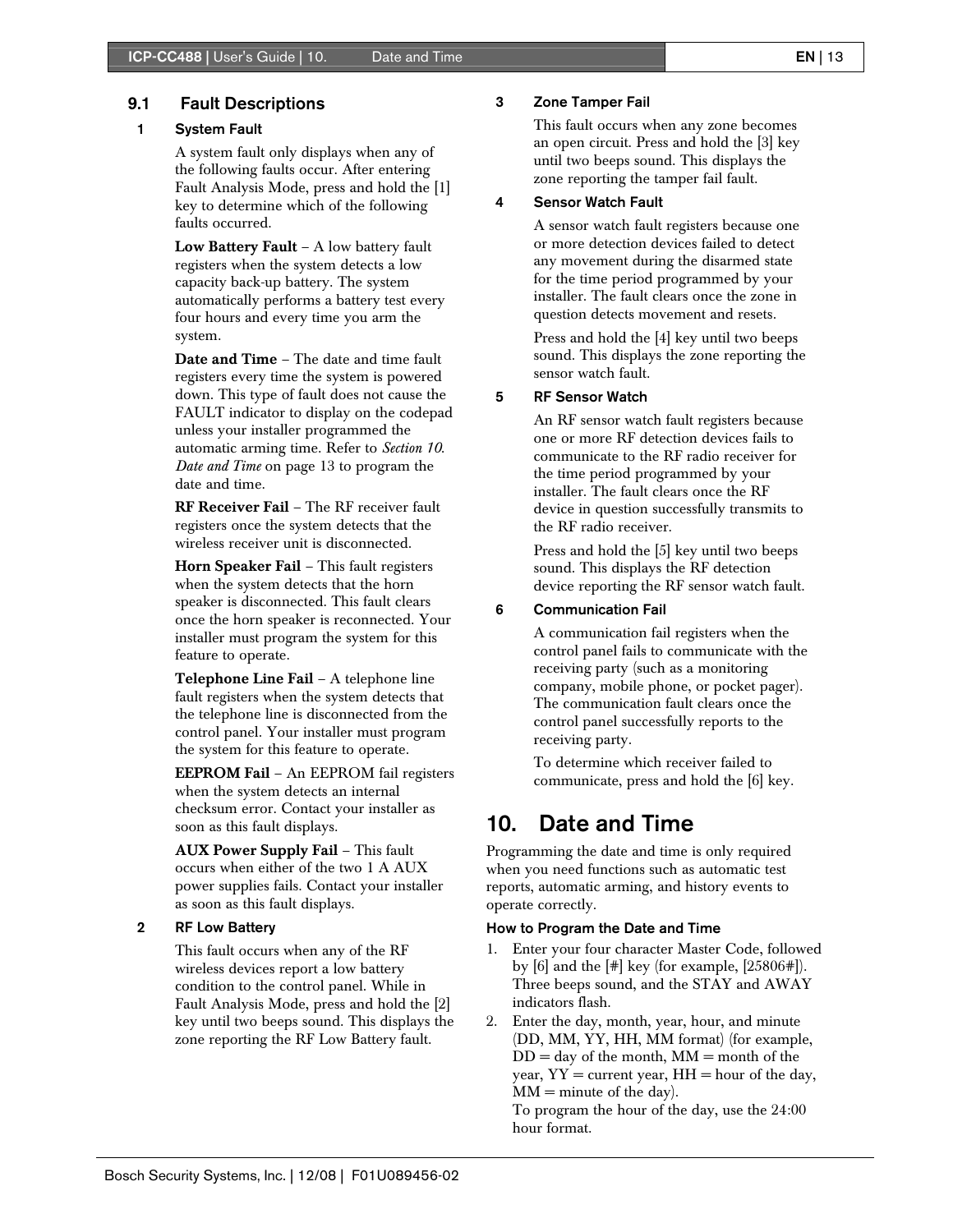3. Press the [#] button to exit and return to the disarmed state. Two beeps sound, and the STAY and AWAY indicators turn off. If a long beep sounds, an error was made when entering the date and time.

## 11. Turning Outputs On/Off

This feature is only applicable if your installer set up an output that can be turned on or off by the codepad. The output programmed by your installer can control a pool pump or outside lighting. Up to three separate outputs can be programmed.

#### How to Turn an Output On or Off

- 1. Enter your four character Master Code, followed by [5] and the  $[\#]$  key (for example, [25805#]). Three beeps sound and the STAY and AWAY indicators flash.
- 2. Enter the output number (1 to 3).
- 3. Press the [#] key to turn the output on, or press the [\*] key to turn the output off. Three beeps sound if the output is turned on, and two beeps sound if the output is turned off. Repeat *Step 2* and *Step 3* if more than one output is required to be turned on or off.
- 4. Press the [#] key to exit from this function. Two beeps sound and the STAY and AWAY indicators turn off.

## 12. Reset Latching Outputs

This feature is only applicable if your installer programmed an output to latch (remain on) until you acknowledge the event that occurred.

#### How to Reset Latching Outputs

Hold down the [7] key until two beeps sound. The output resets.

## 13. Telco Arm/Disarm Sequence (Call Forward On/Off)

Use this feature to program the Telco Arm Sequence and Telco Disarm Sequence.

#### 13.1 Telco Arm Sequence

Use to program the Call Forward – Immediate On sequence or Call Forward – No Answer sequence to automatically operate when you arm the system in the AWAY Mode. This feature is only available if your telecommunications provider has the callforward option available.



The examples given in this feature are only applicable to Australia.

#### Call Forward – Immediate On

You can redirect calls to anywhere in Australia, including mobile phones, pagers, and answering services. When Call Forward is turned on, your telephone does not ring.

#### Call Forward – No Answer

When your telephone is not answered within 20 sec, this feature redirects all incoming calls to another number anywhere in Australia. You can still make outgoing calls.

#### How to Program the Telco Arm Sequence

- 1. Enter your four character Master Code, followed by the  $[3]$  and  $[#]$  keys (for example,  $[25803]$ ). Three beeps sound and the STAY and AWAY indicators flash.
- 2. Press the [1] key followed by the [#] key to select the Telco Arm Sequence. Three beeps sound.
- 3. Enter the Call Forward Sequence (for example, [\*61][Phone Number][#] to program the Call Forward - No Answer Sequence or [\*21][Phone Number][#] to program the Call Forward Immediate Sequence).

To program an "\*" in the Telco Arm Sequence, enter [\*1], and to program a "#" in the Telco Arm Sequence, enter [\*2].

4. Press the [#] key when finished. Two beeps sound, and the STAY and AWAY indicators turn off.



To disable the Telco Arm Sequence, enter the Call Forward Sequence as [\*4] (break) for *Step 3.*

## 13.2 Telco Disarm Sequence

Use this function to automatically disable the call forward sequence upon disarming the system.

#### How to Program the Telco Disarm Sequence

- 1. Enter your four-character Master Code, followed by the  $[3]$  and  $[\#]$  keys (for example,  $[25803\#]$ ). Three beeps sound, and the STAY and AWAY indicators flash.
- 2. Press the [2] key followed by the [#] key to select the Telco Disarm Sequence. Three beeps sound.
- 3. Enter the Call Forward Disable Sequence (for example, [#61#] to disable the No Answer Call Forward sequence, or [#21#] to disable the Call Forward Immediate Sequence).



To program a "#" in the Telco Disarm Sequence, enter [\*2].

4. Press the [#] key when finished. Two beeps sound, and the STAY and AWAY indicators turn off.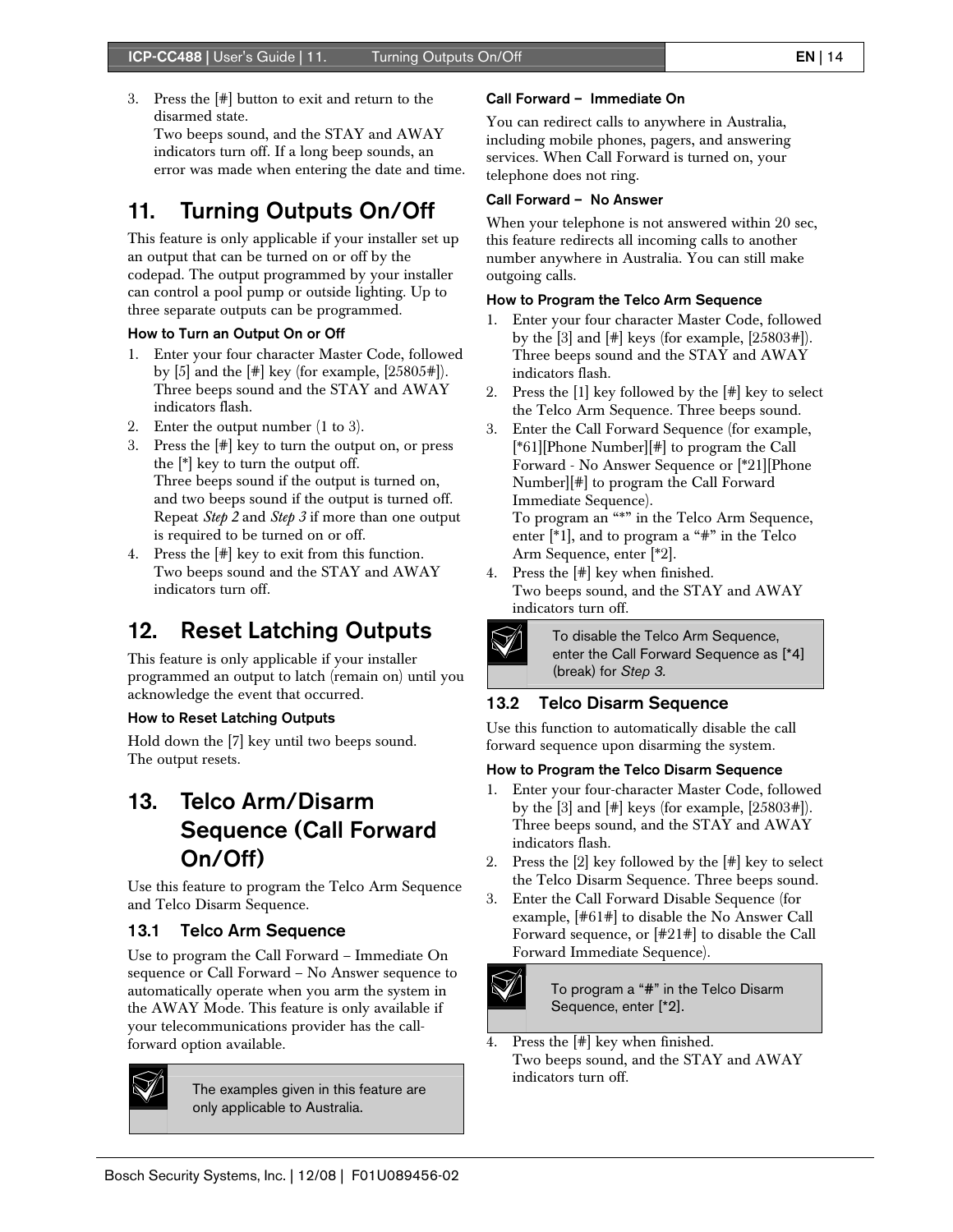

To disable the Telco Disarm Sequence, enter the Call Forward Sequence as [\*4] (break) for *Step 3.*

|                          | Table 12: Telco Arm/Disarm Dialing Digits |                          |                      |
|--------------------------|-------------------------------------------|--------------------------|----------------------|
|                          |                                           |                          |                      |
| <b>Digit</b><br>Required | Number to<br>Program                      | <b>Digit</b><br>Required | Number to<br>Program |
| $\Omega$                 | O                                         | 8                        | 8                    |
| 1                        | 1                                         | 9                        | 9                    |
| 2                        | 2                                         |                          |                      |
| 3                        | З                                         | $\star$                  | $*1$                 |
| 4                        | 4                                         | #                        | *2                   |
| 5                        | 5                                         | 4-sec<br>Pause           | *3                   |
| 6                        | 6                                         | Break                    | *4                   |
| 7                        | 7                                         |                          |                      |

## 14. Testing

The following functions let you confirm that your system is operating correctly:

#### 14.1 Horn Speaker Test

Hold the [1] key until two beeps sound. The horn speaker sounds for 2 sec.

#### 14.2 Bell Test

Hold the [2] key until two beeps sound. The bell output operates for 2 sec.

#### 14.3 Strobe Test

- 1. Hold the [3] key until three beeps sound. The strobe flashes.
- 2. Hold the [3] key until two beeps sound. The strobe stops flashing.

#### 14.4 Walk Test Mode

Use Walk Test Mode to test detection devices to ensure that they are operating correctly. Every time you test a zone, the codepad sounds one long beep, and the horn speaker sounds one short beep to indicate that the zone is activated when testing.

- 1. Enter your four character Master Code, followed by the  $[7]$  and  $[#]$  keys (for example,  $[25807]$ ). Three beeps sound, and the STAY and AWAY indicators flash. The codepad beeps once every sec while the system is in Walk Test Mode.
- 2. Activate all zones requiring the test.
- 3. When you finish testing all required zones, press the [#] key to exit from this mode. Two beeps sound, and the STAY and AWAY indicators turn off. The system returns to the disarmed state.

#### 14.5 Test Report

This feature only applies if your system reports using the telephone. By holding down the [9] key until two beeps sound, the system sends a Test Report.

## 15. Event Memory

Use this function to replay the last 40 events that the system recorded. The event memory history replays all alarms and the arming/disarming of the system in AWAY Mode, STAY Mode 1, and STAY Mode 2. However, the system cannot differentiate between arming the system in STAY Mode 1 or STAY Mode 2.

#### How to Enter Event Memory

Enter your four-character Master Code, followed by [8] and the [#] button (for example, [25808#]). Three beeps sound. The last 40 events display one at a time by the codepad indicators, starting with the most recent event. A beep sounds as each event displays.

## 16. Day Alarm

Day alarm monitors a combination of zones during the disarmed state. It beeps the codepad buzzer if activated. Only your installer can program zones 1 to 4 to operate for day alarm.

#### Example

A day alarm can be configured for the front door of a shop with a pressure mat or electronic beam that customers activate as they enter the shop. When customers step on the pressure mat or break the electronic beam, the codepad buzzer beeps.

#### How to Turn Day Alarm On

Hold down the [4] key until three beeps sound. Day alarm turns on. All zones programmed for day alarm operation cause the codepad buzzer to beep during the disarmed state when activated.

#### How to Turn Day Alarm Off

Hold down the [4] key until two beeps sound. Day alarm turns off.

## 17. Codepad Buzzer Tone Change

Hold down the [8] key to change the tone of the codepad buzzer. There are 50 different tones, from 1500 Hz to 5000 Hz. If multiple codepads are installed, each codepad can have a different tone.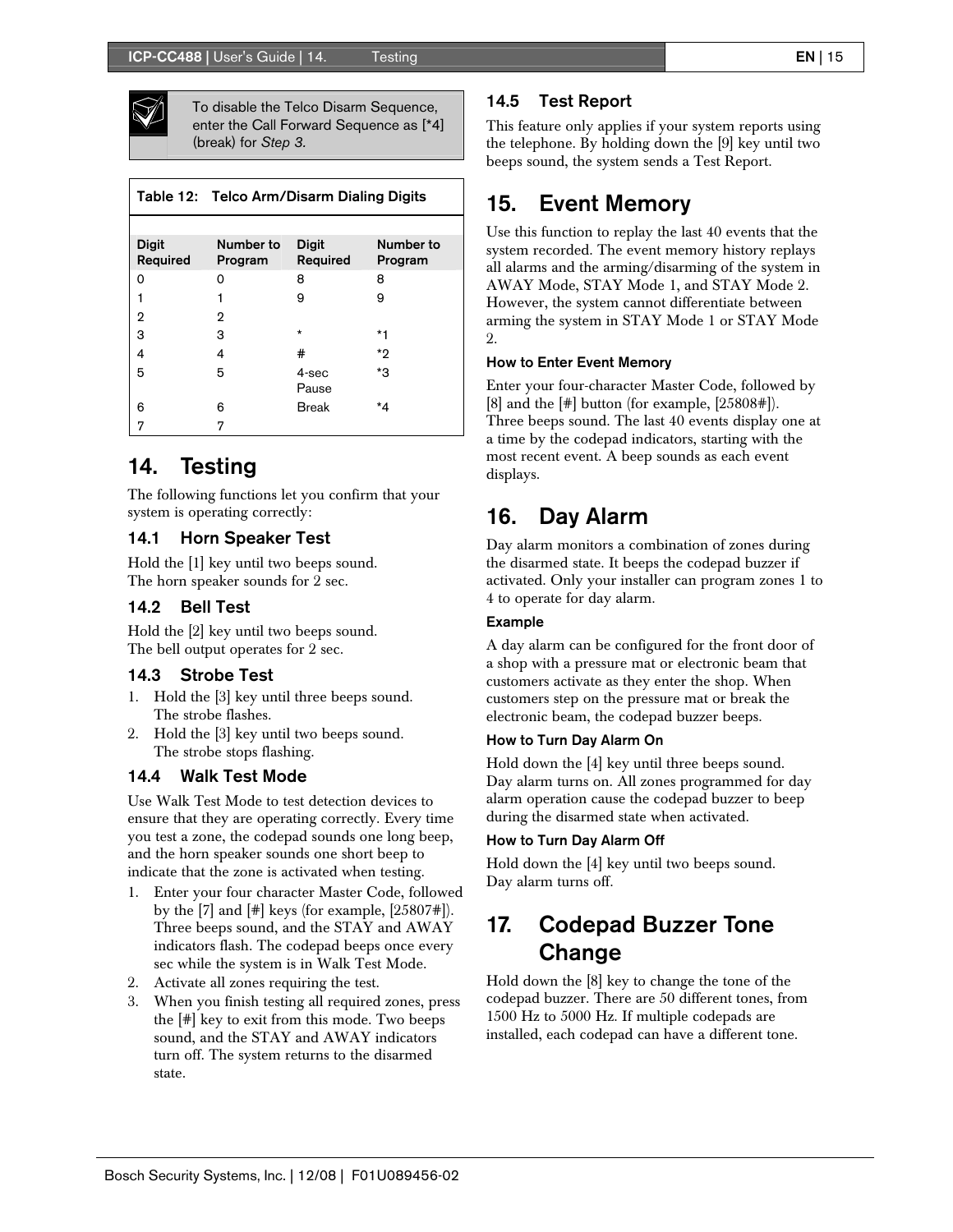## 18. Remote Arming by Telephone

Arm your system from any remote location using the telephone. For security reasons, the system cannot be disarmed using this method. This feature requires a touch-tone telephone. Your installer must program this feature to operate.

### How to Remotely Arm Your System by Telephone

- 1. Call the telephone number connected to your control panel.
- 2. When the control panel answers the incoming call, a short jingle sounds. To arm the system, press the [\*] key on the touch-tone telephone for 1 sec to 3 sec.

If you hear modem tones when the control panel answers the incoming call, the system was programmed for remote programming functions by your installer. Wait for a pause between the tones before pressing the [\*] key.

After releasing the [\*] key on the touch-tone telephone, two beeps sound, indicating that the system is armed in AWAY Mode.

3. Hang up the telephone and the system remains armed.



If your installer programmed answering machine bypass, call the control panel twice to make a connection with the system. For example, call the telephone number your control panel is connected to and let the call ring no more than four times. Hang up the telephone. Wait a minimum of 8 sec before you calling the control panel again.

## 19. Partitioning

This feature only applies to the ICP-CC488 Control Panels. Your control panel can be partitioned into four individual areas. Each area can be operated from one Master Partitioned codepad, or from separate Area Addressable codepads.

### 19.1 Master Partitioned Codepad Indicators

The indicators on a Master Partitioned codepad are configured into four groups (such as Zone Indicators, Area On/Off Display, Area Display, and Status Indicators).



### 19.1.1 Zone Indicators

Zone indicators 1 to 8 show the status of each zone. These zones belong to the area that has the Area Display indicator lit. For example, if an indicator is lit, that zone is unsealed. If the indicator is dark, that zone is sealed.

### 19.1.2 Area On/Off Indicators

The group of four Area On/Off indicators display the status of each area. For example, if an indicator is lit, that area is armed. If the indicator dark, that area is disarmed.



Only Area 1 and Area 2 can be used with the ICP-CC488 Control Panel.

### 19.1.3 Area Display Indicators

The group of four AREA DISPLAY indicators show which area the zones displayed belong to.

### 19.1.4 Status Indicators

A group of four indicators display the following:

#### AUX Indicator

Displays when the control panel is using the telephone line communicating to the receiving party.

#### MAINS Indicator

Displays the status of the AC MAINS power. (For example, if the indicator is illuminated, the AC MAINS power supply is normal. If the indicator is flashing, the AC MAINS power supply is disconnected or failed.)

#### FAULT Indicator

Displays the status of the fault register. (For example, if the FAULT indicator is flashing, the system detected a fault that is not yet acknowledged. If the FAULT indicator is illuminated, the fault is acknowledged. If the FAULT indicator is not illuminated, the system has no faults.)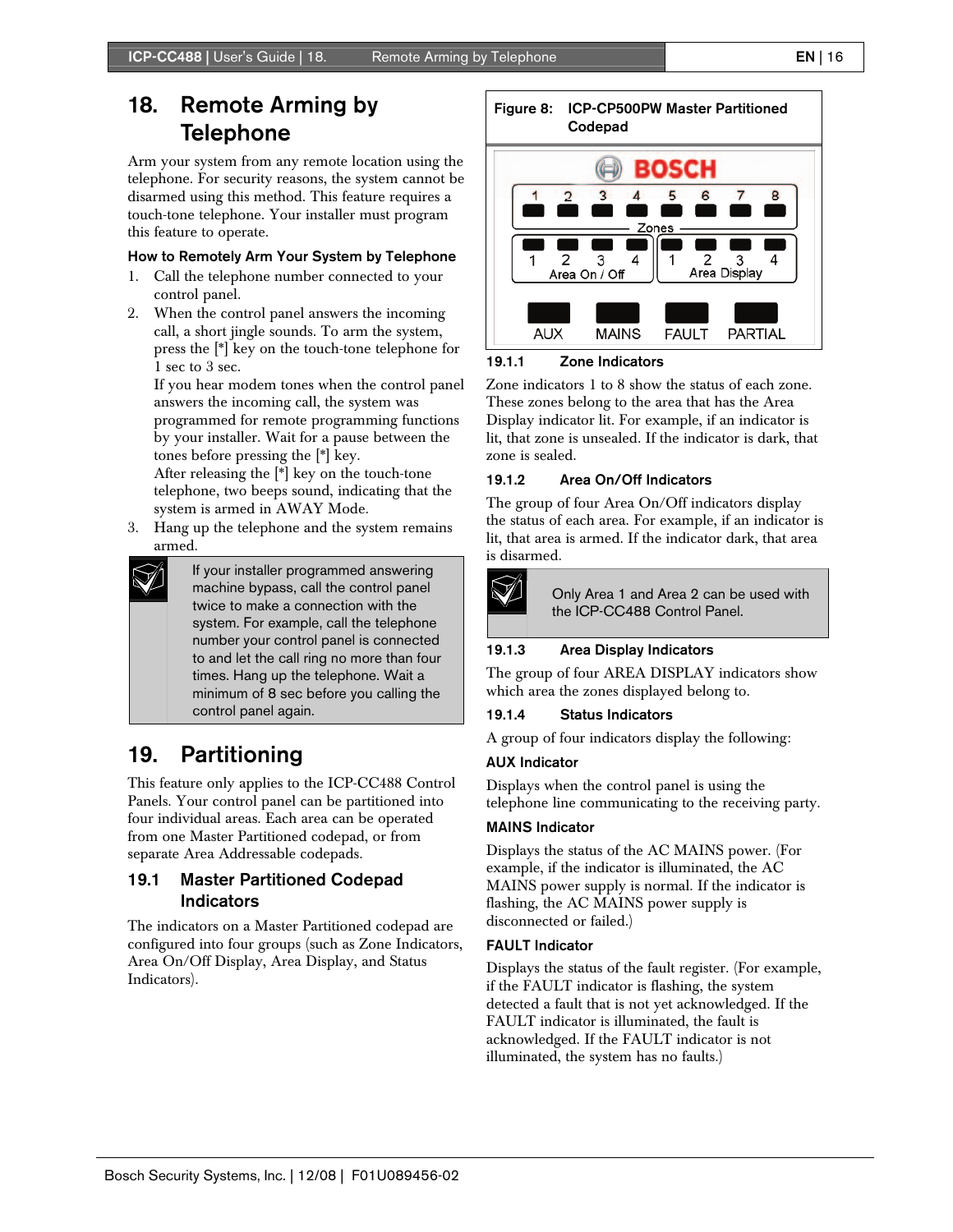#### PARTIAL Indicator

Only displays when an area is armed in STAY Mode 1. (For example, if the PARTIAL indicator is displayed, an area is armed in STAY Mode 1. If the PARTIAL indicator is not displayed, no areas are armed in STAY Mode 1.)

### 19.2 Operation of Codepads in **Partitioning**

#### Area Addressable Codepad Operations

If you have a system partitioned with Area Addressable eight-zone codepads, the operating procedure is the same as described for a nonpartitioned system, except that all operations only relate to the area the codepad is assigned to.

#### Master Partitioned Codepad Operations

If your system is partitioned with a Master Partitioned codepad installed, the operating procedure is the same as described for a nonpartitioned system, except that all operations relate to the area displayed by the Area Display indicator.

#### Example

If the Area Display indicator displays number 2, all operations performed only operate in Area 2. To operate Area 1, you must toggle the Area Display indicator to number 1 by pressing the [#] key. Pressing the [#] key again toggles you back to the Area 2 display.

## 20. Domestic Dialling

Use domestic dialing can be used to call your mobile phone or a relative/friend if your control panel activates an alarm. Up to three different telephone numbers can be programmed for the control panel to call when an alarm occurs. Only your installer can program the system to report in the domestic format. The Master Code holder can change the telephone numbers at any time.

#### 20.1 Acknowledging Domestic Calls

When an alarm condition occurs, the system calls the first programmed telephone number. When you answer an incoming call, the system repeatedly emits a siren tone followed by a pause, continuously for 2 min (for example, siren tone, pause, siren tone, and pause).

If you do not acknowledge the call from the control panel during a pause between siren tones, the control panel hangs up after 2 min and calls the next telephone number.

Pressing the [\*] key for 1 sec to 3 sec during the pause acknowledges the call. No further calls are made for that event. If the call was successfully acknowledged, a tone of decreasing pitch sounds.

| <b>Digit</b><br>Required | Number to<br>Program | <b>Digit</b><br>Required | Number to<br>Program |
|--------------------------|----------------------|--------------------------|----------------------|
| 0                        | ი                    | 8                        | 8                    |
|                          |                      | 9                        | 9                    |
| 2                        | 2                    |                          |                      |
| 3                        | 3                    | $\star$                  | $*1$                 |
| 4                        | 4                    | #                        | *2                   |
| 5                        | 5                    | 4-sec Pause              | *3                   |
| 6                        | 6                    | <b>Break</b>             | *4                   |
| 7                        | 7                    |                          |                      |

Table 13: Domestic Dialing Telephone Digits

### 20.2 Programming Domestic Telephone Numbers

If your system is set up for domestic dialing, any Master Code holder can program telephone numbers that the control panel calls in the event of an alarm.

#### How to Program Telephone Numbers

1. Enter your four character Master Code, followed by the  $[2]$  and  $[\#]$  keys (for example,  $[25802\#]$ ). Three beeps sound and the STAY and AWAY indicators flash.

If there are telephone numbers already programmed, they display one digit at a time by the codepad indicators.

If there are no telephone numbers programmed, two more beeps sound after entering this mode. These two beeps normally sound after the last digit of the last telephone number displays.

- 2. Enter all digits for the first telephone number (for example, [96721717]). As each digit is entered, the corresponding codepad indicators display.
- 3. If there is more than one telephone number to program, press [\*4]. This inserts a break between the first telephone number and the sec telephone number. If there is only one telephone number to program, press the [#] key to exit from this function.
- 4. Enter all the digits of the second telephone number (for example, [96721055]). As each digit is entered, the corresponding codepad indicators display.
- 5. After the last digit of the second telephone number is programmed, press the [#] key to exit from this function unless a third telephone number is required. If there is a third telephone number to program, press the [\*4] button to insert a break between the second telephone number and the third telephone number.

#### 20.3 Disable Domestic Dialing

To cancel domestic dialing (for example, you are moving and do not want the system to continue calling your mobile phone), enter the following sequence.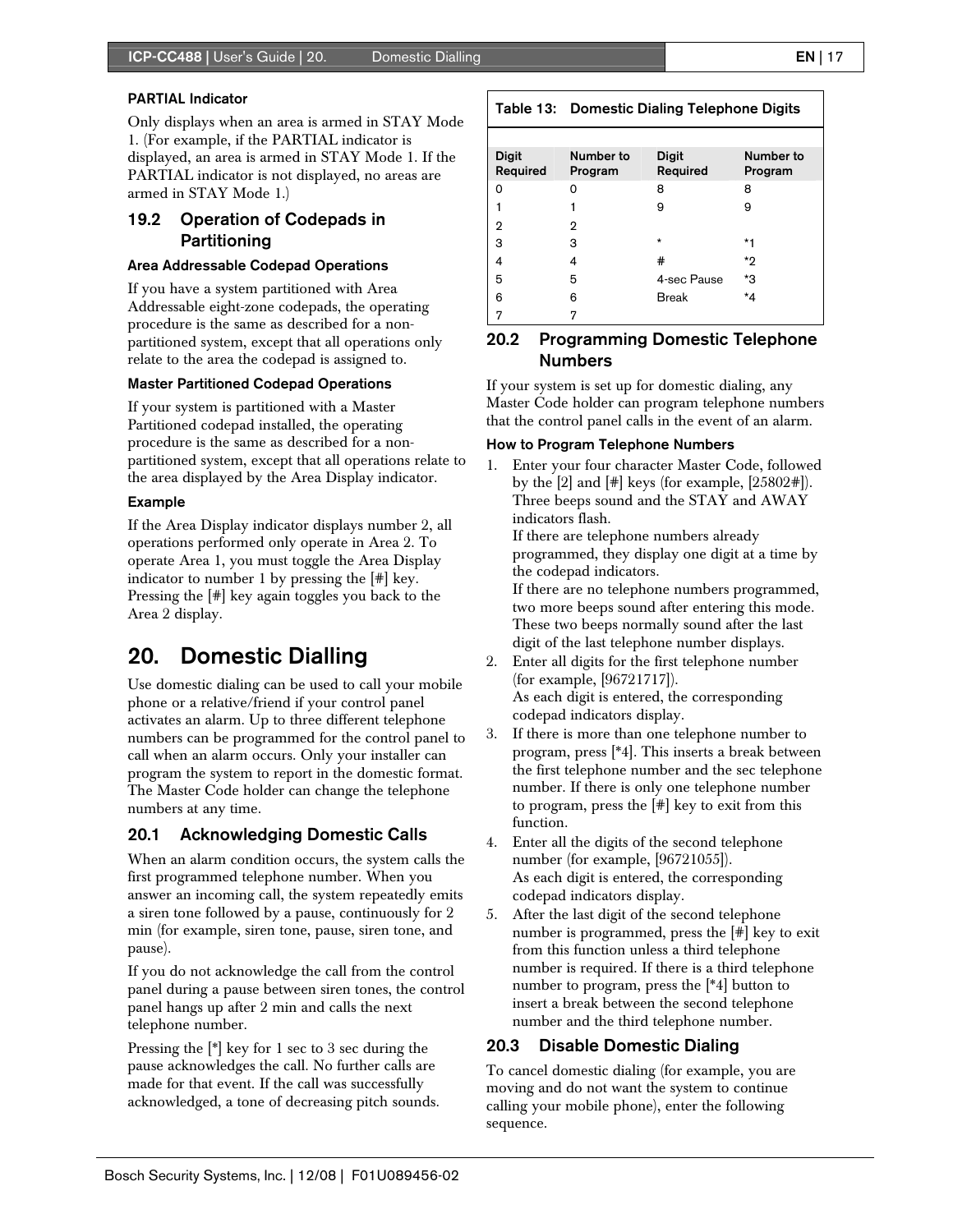- 1. Enter your four character Master Code, followed by the  $[2]$  and  $[\#]$  keys (for example,  $[25802\#]$ ). Two beeps sound and the STAY and AWAY indicators flash.
- 2. Press the  $\lceil * \rceil$  key followed by the  $\lceil 4 \rceil$  and  $\lceil # \rceil$  keys (for example, [\*4#]). The STAY and AWAY indicators are disabled.

## 21. Basic Pager Reporting

This feature only applies if your system reports to a pocket pager. Basic pager reporting requires some interpretation of the numbers appearing on the display. It is possible to differentiate between 1000 different systems when a number of control panels report to one pocket pager.



The Pager format supports only eight zones.

### 21.1 Basic Pager Display Information

#### Subscriber ID Number

This is the identification number of the control panel, which can only be programmed by your installer.

#### Zone Status

The zone status display shows the status of each zone (1 to 8). *Table 14* on page 18 describes the meaning of each number when it appears on the zone status display.

|                                   | Table 14: Zone Status Display Descriptions                                                                                                                                                                                      |
|-----------------------------------|---------------------------------------------------------------------------------------------------------------------------------------------------------------------------------------------------------------------------------|
|                                   |                                                                                                                                                                                                                                 |
| <b>Number</b><br><b>Displayed</b> | Zone<br><b>Description</b>                                                                                                                                                                                                      |
| $\Omega$                          | <b>Zone Normal</b><br>Indicates that the corresponding zone is in<br>the sealed state.                                                                                                                                          |
| 1                                 | Alarm<br>Indicates that the corresponding zone is<br>unsealed and in alarm condition.                                                                                                                                           |
| 2                                 | Zone Bypassed<br>Indicates that a system operator manually<br>isolated the corresponding zone. Refer to<br>Section 8. Isolating Zones 11 for<br>information on how to manually isolate a<br>zone(s) prior to arming the system. |
| з                                 | Zone Trouble<br>Indicates that a zone was left unsealed<br>after the end of Fxit Time.                                                                                                                                          |

#### System Status

The system status information is divided into four digits.

| Table 15: System Status                |                                                                                         |  |
|----------------------------------------|-----------------------------------------------------------------------------------------|--|
|                                        |                                                                                         |  |
| <b>System Status</b><br><b>Display</b> | <b>Description</b>                                                                      |  |
| First digit                            | Indicates whether the system is<br>armed or disarmed:<br>$8 =$ Disarmed<br>$9 =$ Armed  |  |
| Second digit                           | Indicates which codepad alarm was<br>activated by the operator:<br>0 = No Codepad Alarm |  |
|                                        | 1 = Codepad Panic or Duress Alarm                                                       |  |
|                                        | $2 =$ Codepad Fire Alarm                                                                |  |
|                                        | 3 = Codepad Medical Alarm                                                               |  |
| Third digit                            | Indicates when the AC MAINS supply<br>fails:                                            |  |
|                                        | $0 = AC$ Supply is normal                                                               |  |
|                                        | $1 = AC$ Supply has failed                                                              |  |
| Fourth digit                           | Indicates when a system fault occurs<br>at the control panel:                           |  |
|                                        | $0 = System Normal - There$ are no<br>faults                                            |  |
|                                        | $1 =$ System Fault $-$ There is a fault<br>registered by the control panel              |  |

*Figure 9* on page 19 shows that the transmission came from the control panel with ID number 5678, and that zone 2 is in alarm. The figure also shows that zone 3 was manually isolated and the system armed.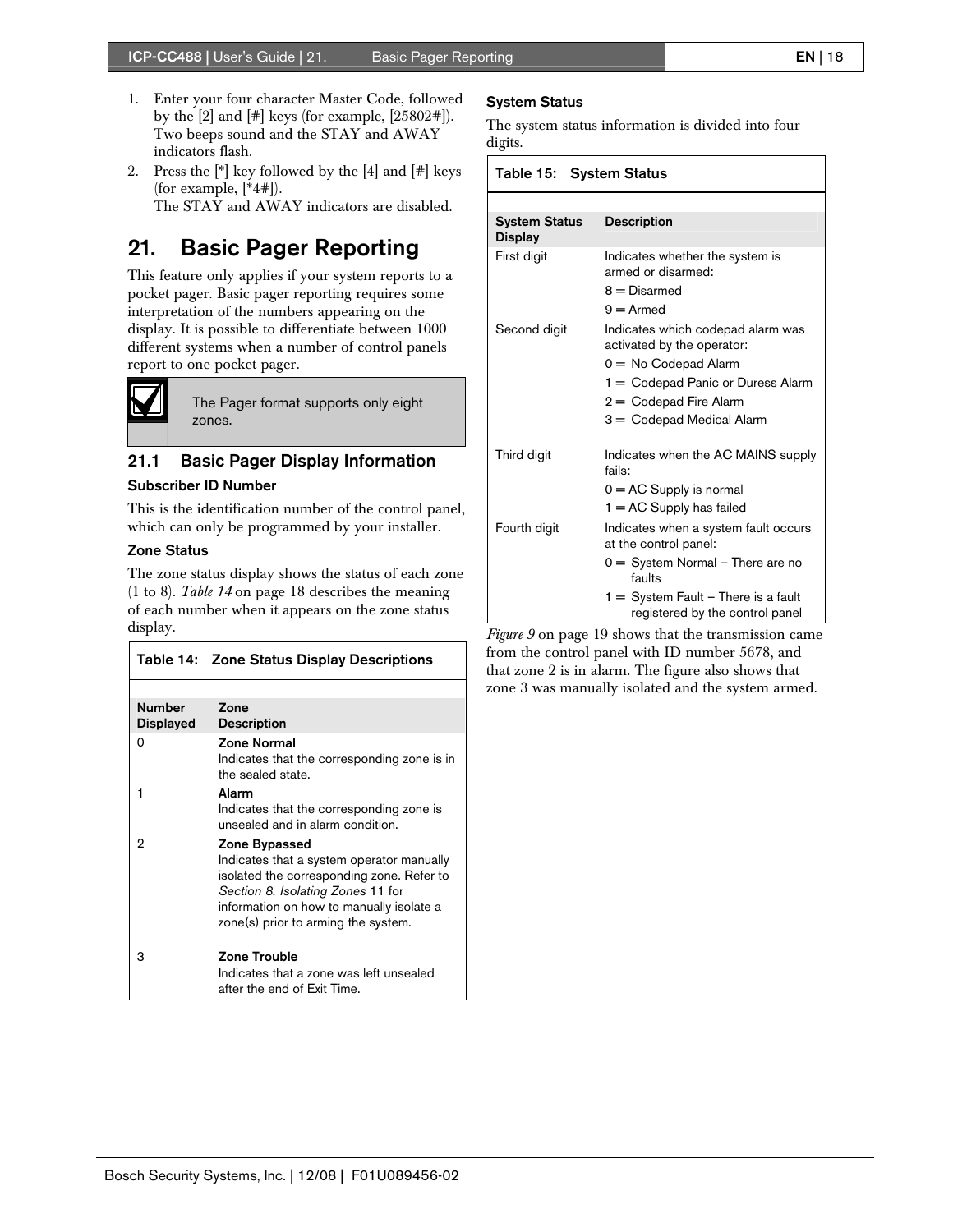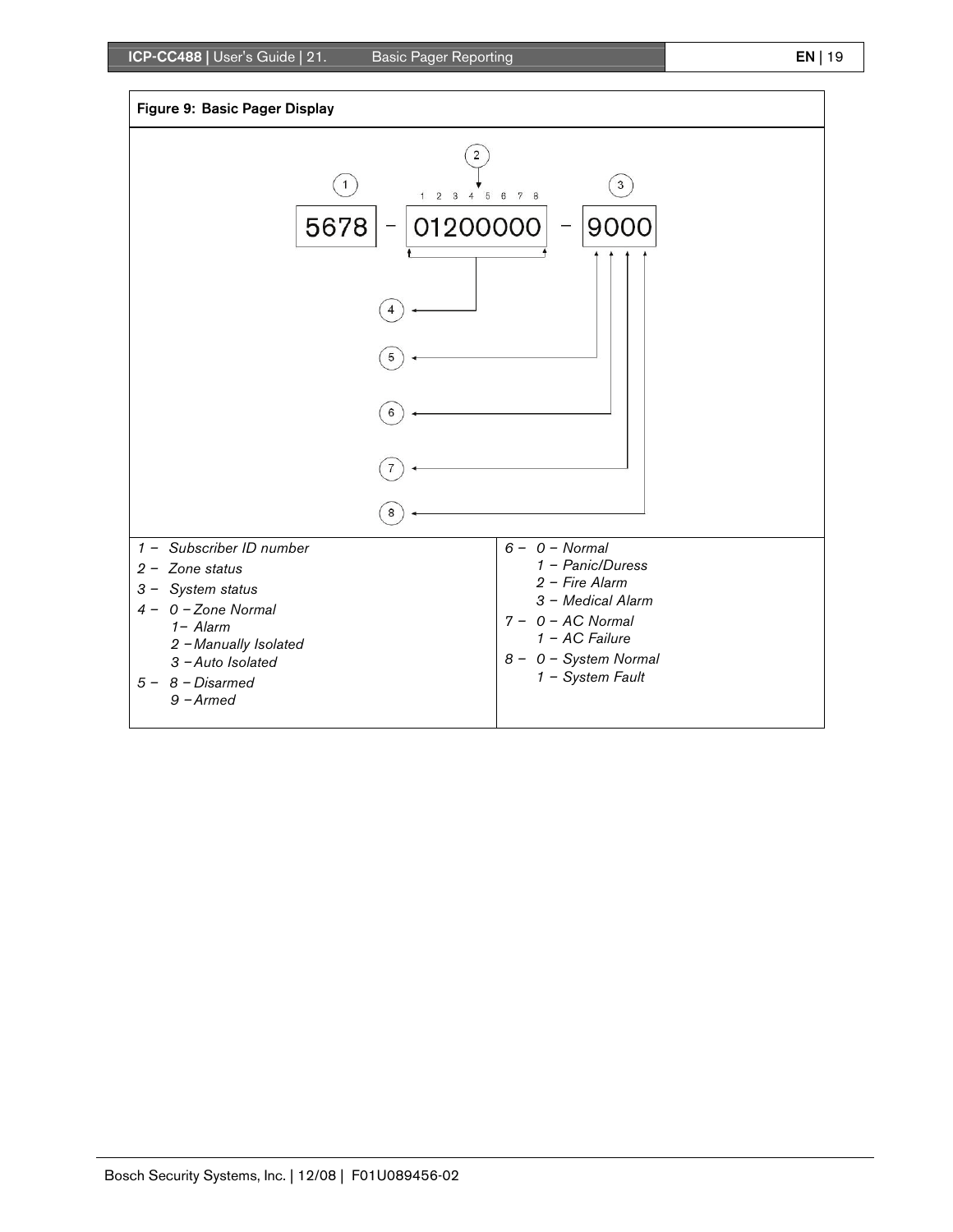## 22. Glossary of Terms

## Table 16: Glossary of Terms

| Term                              | <b>Description</b>                                                                                                                                                                                                                                           |
|-----------------------------------|--------------------------------------------------------------------------------------------------------------------------------------------------------------------------------------------------------------------------------------------------------------|
| 24-hour zone                      | A monitored input where tamper switches and emergency switches can be<br>connected. If one of these switches is violated at any time (whether the system is<br>armed or disarmed), an alarm is reported.                                                     |
| alarm condition                   | The status when an alarm system is armed and one of the detection devices is<br>violated. A 24-Hour zone (for example, a smoke detector) can activate when the<br>system is armed or disarmed.                                                               |
| answering machine<br>bypass       | A condition that enables connection with the control panel for remote arming or<br>remote programming operations when there is an answering machine or facsimile<br>machine on the same telephone line.                                                      |
| area codepad                      | A device used to communicate with a system that is partitioned into two separate<br>areas. All commands you issue with the area codepad affect only the designated<br>area, and not the other area.                                                          |
| Armed (System ON)                 | A status in which the system is ready to accept alarms.                                                                                                                                                                                                      |
| automatic arming                  | Programming that allows the system to arm automatically at the same time each day<br>in AWAY Mode or STAY Mode 1.                                                                                                                                            |
| automatic disarming               | Programming that allows the system to disarm automatically at the same time each<br>day in AWAY Mode or STAY Mode 1.                                                                                                                                         |
| <b>AWAY Mode</b>                  | The mode used to arm your system when you leave your premises.                                                                                                                                                                                               |
| codepad                           | A device that allows you to perform all functions such as arming, disarming, and<br>programming of your alarm system.                                                                                                                                        |
| day alarm                         | Programming that allows a combination of zones to be monitored while the system<br>is disarmed.                                                                                                                                                              |
| detector                          | A unit installed as a satellite component in a security system designed to detect an<br>intruder within a protected area. Some common forms of detection devices are<br>passive infrared, smoke, photo electric beams, reed switches, and vibration sensors. |
| disarmed                          | A system status that does not accept alarms, except for 24-Hour zones.                                                                                                                                                                                       |
| dynamic battery<br>testing        | A method used to monitor and test the condition of your backup battery.                                                                                                                                                                                      |
| entry delay                       | A programmed delay of the system alarm responses that allows a person to enter a<br>building through the entry door to turn the system off.                                                                                                                  |
| external equipment                | Any device connected to a security system, such as a detector, codepad, or siren.                                                                                                                                                                            |
| force arming                      | A method of overriding the safety feature that prevents arming with a faulted zone<br>on a control panel.                                                                                                                                                    |
| hand-over delay                   | If a system is armed and Zone 1 is violated, the entry delay starts timing. If Zone 2 is<br>violated, the entry delay time is handed over to the Zone 2 and so on, to Zones 3<br>and 4. This is known as sequential hand-over delay.                         |
| hand-held radio<br>remote control | A device used to arm and disarm a security system or to cause a panic alarm.                                                                                                                                                                                 |
| isolate                           | A method of manually disabling (isolating) one or more zones before arming the<br>system.                                                                                                                                                                    |
| master code                       | A numeric code used for arming and disarming the system, and for allowing access<br>to all functions available through the codepad.                                                                                                                          |
| master partitioned                | A device used to communicate with a system that is partitioned into two separate                                                                                                                                                                             |
| codepad                           | areas. You can issue commands to both areas using the same codepad.                                                                                                                                                                                          |
| monitoring station                | A secure location where a digital receiver monitors a number of alarm systems and<br>deciphers their alarm transmission reports so the operator can advise the<br>appropriate authorities to take immediate action.                                          |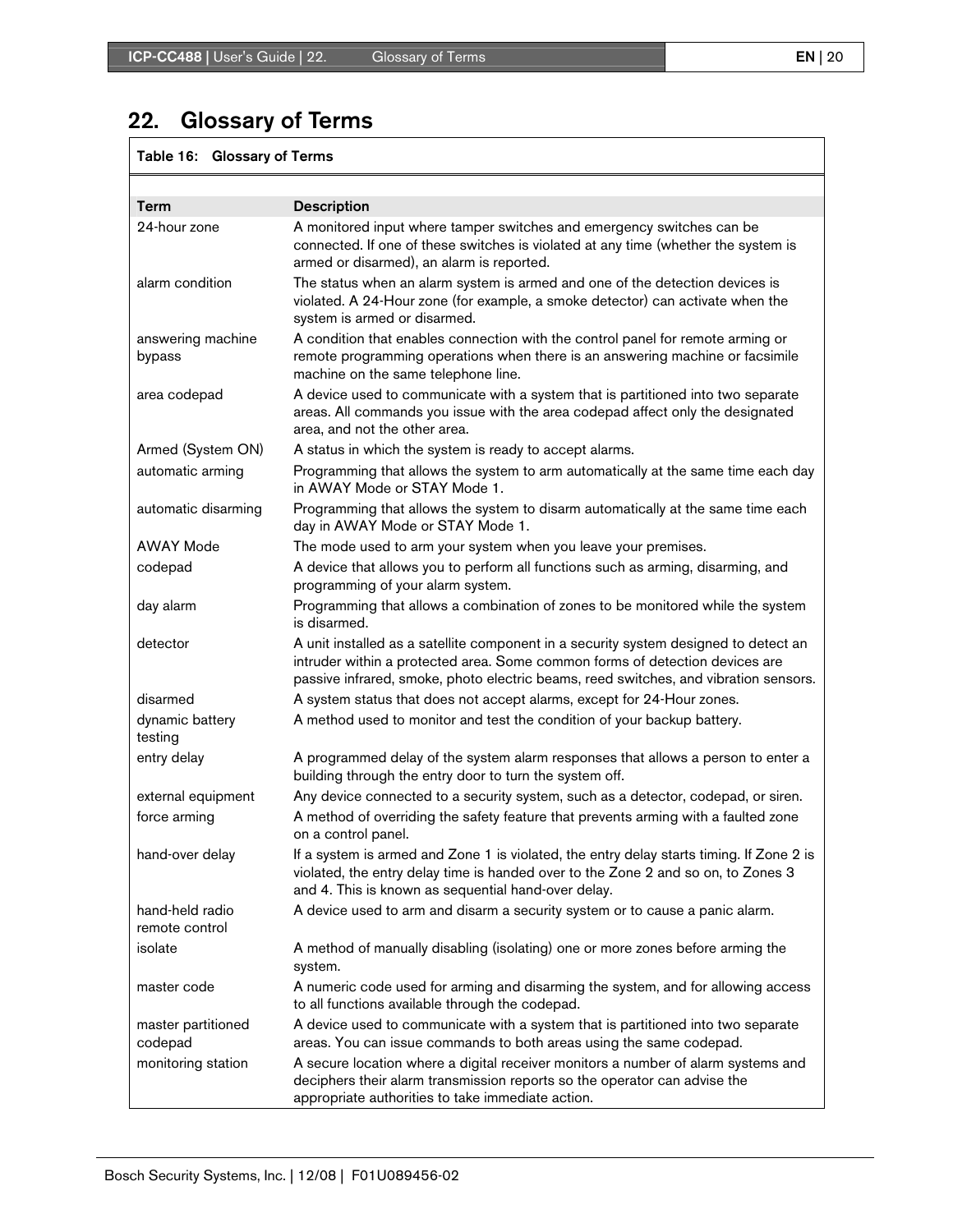| Table 16: continued         |                                                                                                                                                                                                                         |
|-----------------------------|-------------------------------------------------------------------------------------------------------------------------------------------------------------------------------------------------------------------------|
|                             |                                                                                                                                                                                                                         |
| <b>Term</b>                 | <b>Description</b>                                                                                                                                                                                                      |
| panic                       | A condition or type of alarm in which the user requires either immediate police or<br>medical assistance.                                                                                                               |
| sealed                      | Refers to a zone's status. If a zone is sealed, the detection devices are not violated<br>and the zone indicator is not lit (that is, a reed switch is closed or a detector is on<br>standby waiting for an intrusion). |
| sensor watch                | A feature that allows the control panel to recognize when detection devices might<br>have stopped working. Sensor watch monitors the operation of a zone over a<br>programmed time period.                              |
| silent alarm                | An alarm that sounds only at a remote location, and gives no obvious local<br>indication that an alarm was sent out.                                                                                                    |
| STAY Mode 1                 | A condition that automatically isolates certain zones when the security system is<br>armed in this mode. Only the installer can program these zones.                                                                    |
| STAY Mode 2                 | A condition that automatically isolates certain zones when the security system is<br>armed in this mode. The Master Code holder can program these zones.                                                                |
| telco arming<br>sequence    | A feature that automatically diverts a telephone number to another telephone when<br>a security system is armed in AWAY Mode, the same as using call forwarding.                                                        |
| telco disarming<br>sequence | An automatic suspension of diverting of the telephone when the system is disarmed.                                                                                                                                      |
| unsealed                    | Refers to a zone's status. If a zone is unsealed, the detection devices are violated<br>and the zone indicator is lit (that is, a reed switch is open or a detector noted an<br>intrusion).                             |
| user code                   | A numeric code used to arm and disarm the system.                                                                                                                                                                       |
| zone                        | A monitored input used to activate an alarm. A zone might be set up to activate an<br>alarm only when the system is armed or to operate whether the system is armed or<br>disarmed.                                     |

### Bosch Security Systems, Inc. | 12/08 | F01U089456-02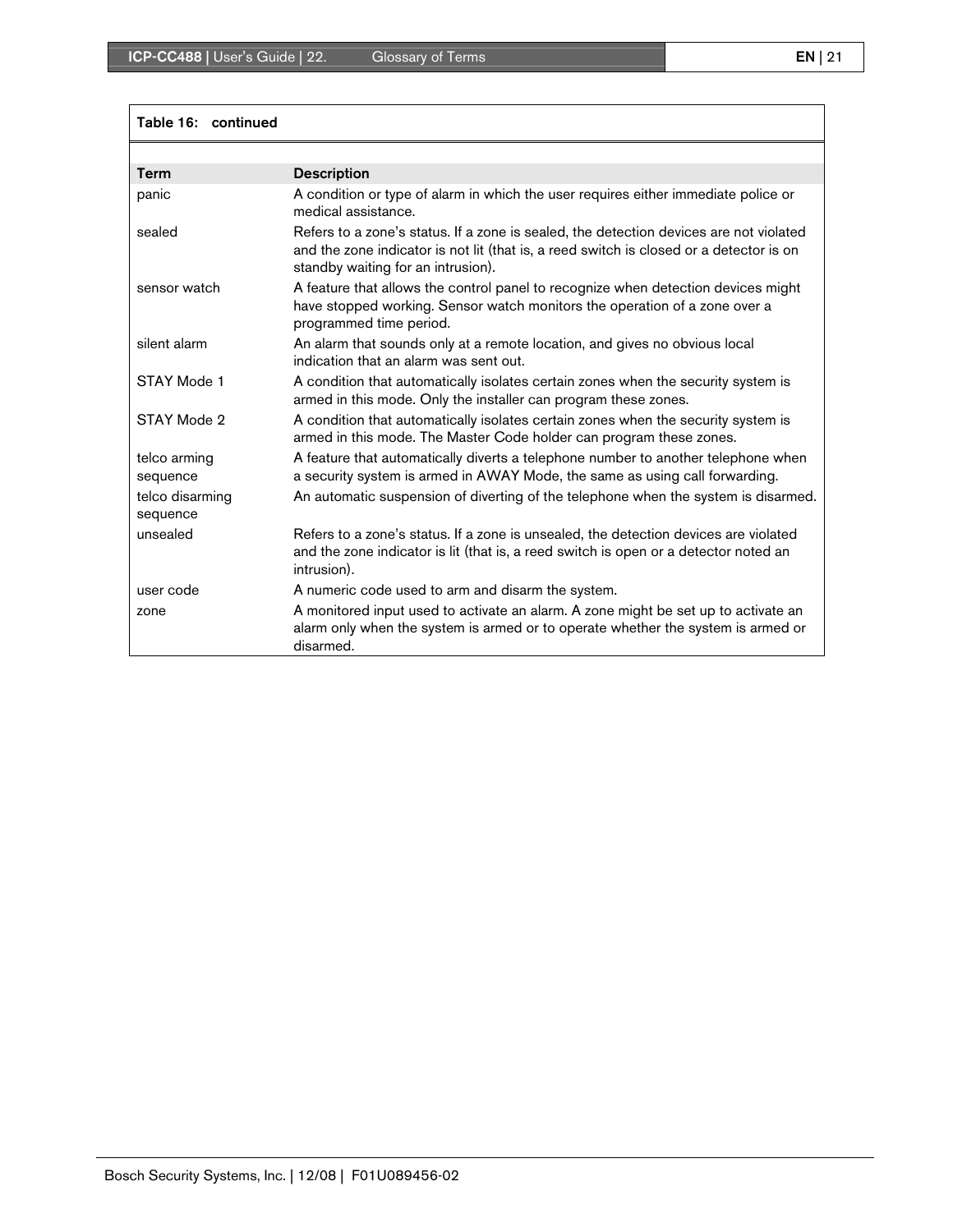## 23. Installation Notes

| <b>Installation Company</b>   |  |
|-------------------------------|--|
| Technician's Name             |  |
| Technician's Telephone Number |  |
| <b>Installation Date</b>      |  |
| <b>Warranty Expiration</b>    |  |
| Panel Software Version        |  |
|                               |  |

### Service Notes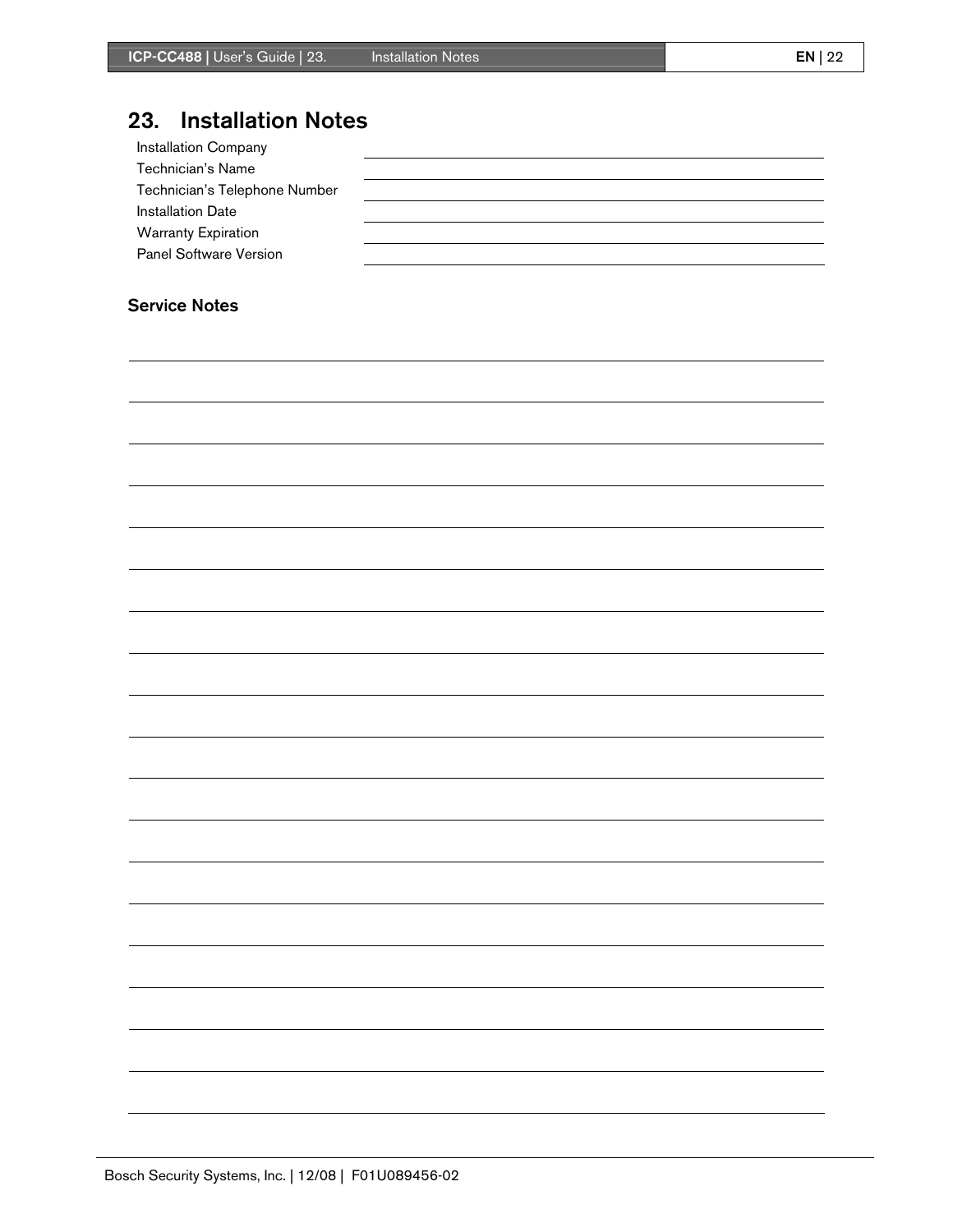## Zone Description

Allows you to describe each zone and mark whether the zone was programmed to be automatically isolated in STAY Mode 1, or was programmed for day alarm operation.

|         | <b>Isolated In</b><br><b>STAY Mode 1</b> | Day Alarm<br><b>Enabled</b> |
|---------|------------------------------------------|-----------------------------|
| Zone 1  |                                          |                             |
| Zone 2  |                                          |                             |
| Zone 3  |                                          |                             |
| Zone 4  |                                          |                             |
| Zone 5  |                                          |                             |
| Zone 6  |                                          |                             |
| Zone 7  |                                          |                             |
| Zone 8  |                                          |                             |
| Zone 9  |                                          |                             |
| Zone 10 |                                          |                             |
| Zone 11 |                                          |                             |
| Zone 12 |                                          |                             |
| Zone 13 |                                          |                             |
| Zone 14 |                                          |                             |
| Zone 15 |                                          |                             |
| Zone 16 |                                          |                             |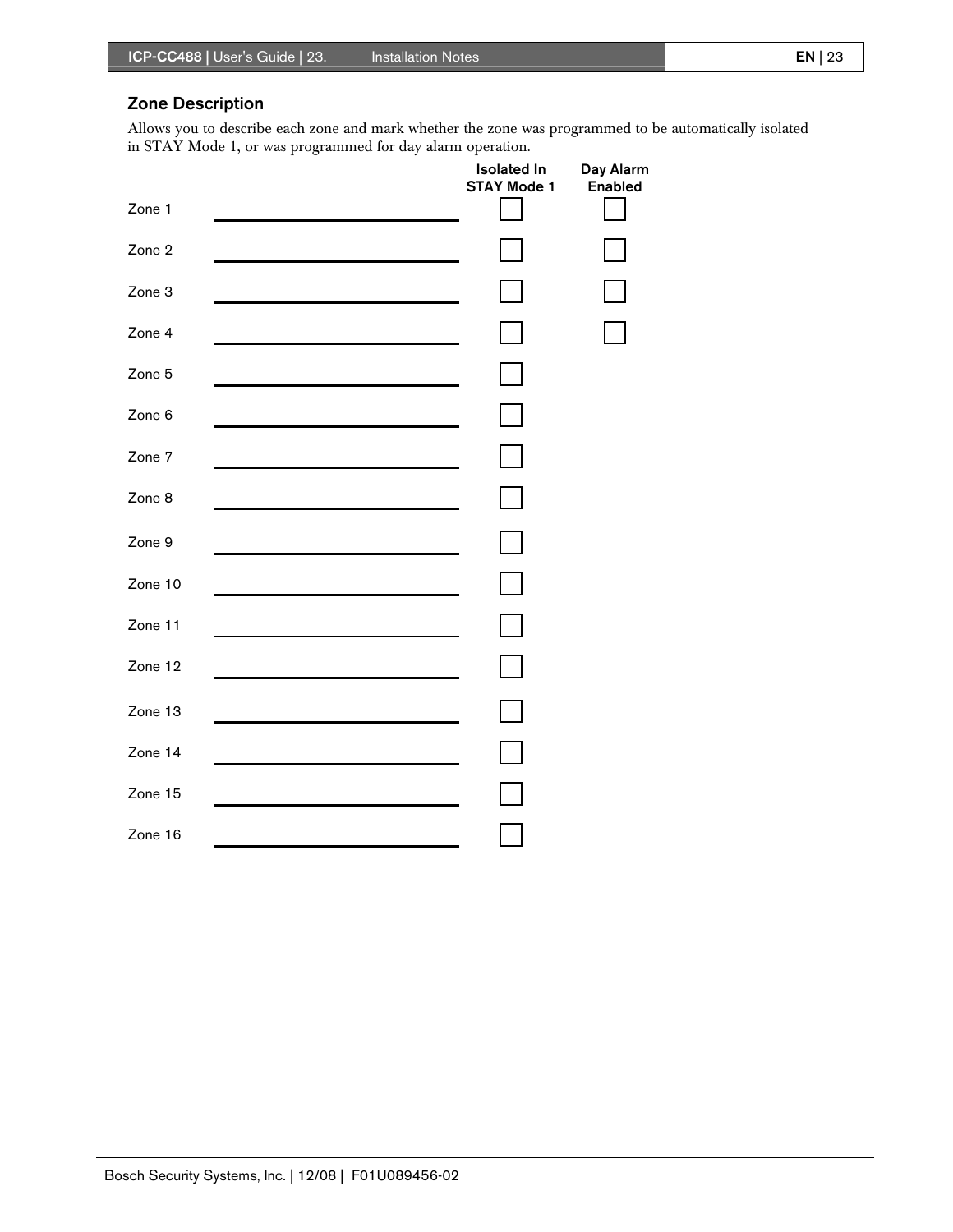| Default = 2580                         | User Code 1                                                      |                                                      | <b>Master</b><br>Code<br>Y | User Code 9                                                                        |                                       |                                                          |
|----------------------------------------|------------------------------------------------------------------|------------------------------------------------------|----------------------------|------------------------------------------------------------------------------------|---------------------------------------|----------------------------------------------------------|
|                                        | User Code 2                                                      |                                                      |                            | User Code 10                                                                       |                                       |                                                          |
|                                        | User Code 3                                                      |                                                      |                            | User Code 11                                                                       |                                       | <u> 1980 - Johann Barbara, martx</u>                     |
|                                        | User Code 4                                                      |                                                      |                            | User Code 12                                                                       |                                       | <u> 1989 - Johann Barbara, martxa a shekara 1989 - A</u> |
|                                        | User Code 5                                                      |                                                      |                            | User Code 13                                                                       |                                       | <u> 1999 - Johann Barbara, martin a</u>                  |
|                                        | User Code 6                                                      | <u> 1980 - Jan James James III, primeirann an t-</u> |                            | User Code 14                                                                       |                                       |                                                          |
|                                        | User Code 7                                                      |                                                      |                            | User Code 15                                                                       |                                       |                                                          |
|                                        | User Code 8                                                      |                                                      |                            | User Code 16                                                                       |                                       | <u> 1980 - Jan Barbara Barat, prima politik (</u>        |
| Entry Timer 1<br><b>Arming Options</b> | Entry Timer 2<br>Single Button Arming<br>Single Button Disarming | NO<br><b>YES</b><br><b>YES</b><br><b>NO</b>          | <b>Exit Time</b>           | <b>Forced Arming</b><br>Remote Arming by Telephone<br><b>Automatic Arming Time</b> | <b>YES</b><br><b>NO</b><br><b>YES</b> | <b>NO</b><br>AM/PM                                       |
|                                        |                                                                  |                                                      |                            | Automatic Disarming Time                                                           |                                       | AM/PM                                                    |
| Output 1<br>Output 2                   | <b>Output Descriptions</b>                                       |                                                      | Output 3<br>Output 4       |                                                                                    |                                       |                                                          |
| Standard Isolating                     | <b>Isolating Method</b><br><b>YES</b><br>$\mathsf{NO}$           |                                                      |                            |                                                                                    |                                       |                                                          |
| Code to Isolate                        | YES<br>$\mathsf{NO}$                                             |                                                      |                            |                                                                                    |                                       |                                                          |

## User Code Names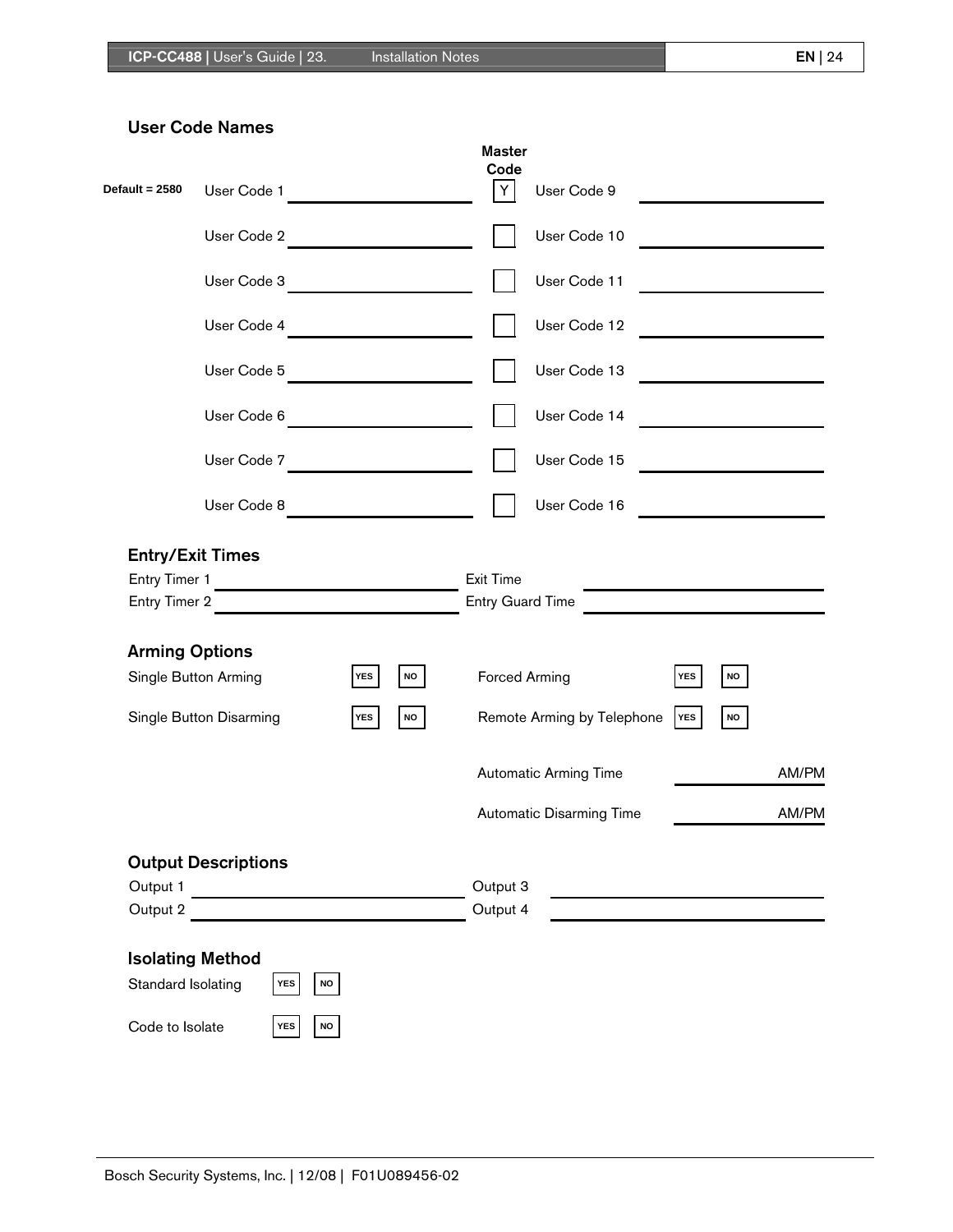| ICP-CC488   User's Guide   23.                         |            | <b>Installation Notes</b>                                   | $EN$   25 |
|--------------------------------------------------------|------------|-------------------------------------------------------------|-----------|
| <b>Communication Options</b><br>Back to Base Reporting | <b>YES</b> | <b>NO</b>                                                   |           |
| Domestic Reporting                                     | <b>YES</b> | Domestic Reporting - Number of<br><b>NO</b><br><b>Beeps</b> |           |
| <b>Other System Information</b>                        |            |                                                             |           |
| Siren Run Time                                         | Min        |                                                             |           |

Can your system be serviced by another technician? **YES NO** If Yes, Installer's Code

## 9 Digit RF User Code ID Numbers

Place the RF Radio Keyfob ID Sticker in the appropriate location below.

| 9  | Radio User Code 9 ID Number  | 13 | Radio User code 13 ID Number |
|----|------------------------------|----|------------------------------|
| 10 | Radio User code 10 ID Number | 14 | Radio User code 14 ID Number |
| 11 | Radio User code 11 ID Number | 15 | Radio User code 15 ID Number |
| 12 | Radio User code 12 ID Number | 16 | Radio User code 16 ID Number |

### 9 Digit RF Device ID Numbers

Place the RF Device ID Sticker in the appropriate location below.

| Zone<br><b>Number</b> |                       | Zone<br><b>Number</b> |                        |
|-----------------------|-----------------------|-----------------------|------------------------|
| 1                     | RF Device 1 ID Number | 9                     | RF Device 9 ID Number  |
| $\overline{2}$        | RF Device 2 ID Number | 10                    | RF Device 10 ID Number |
| 3                     | RF Device 3 ID Number | 11                    | RF Device 11 ID Number |
| 4                     | RF Device 4 ID Number | 12 <sup>°</sup>       | RF Device 12 ID Number |
| 5                     | RF Device 5 ID Number | 13                    | RF Device 13 ID Number |
| 6                     | RF Device 6 ID Number | 14                    | RF Device 14 ID Number |
| 7                     | RF Device 7 ID Number | 15                    | RF Device 15 ID Number |
| 8                     | RF Device 8 ID Number | 16                    | RF Device 16 ID Number |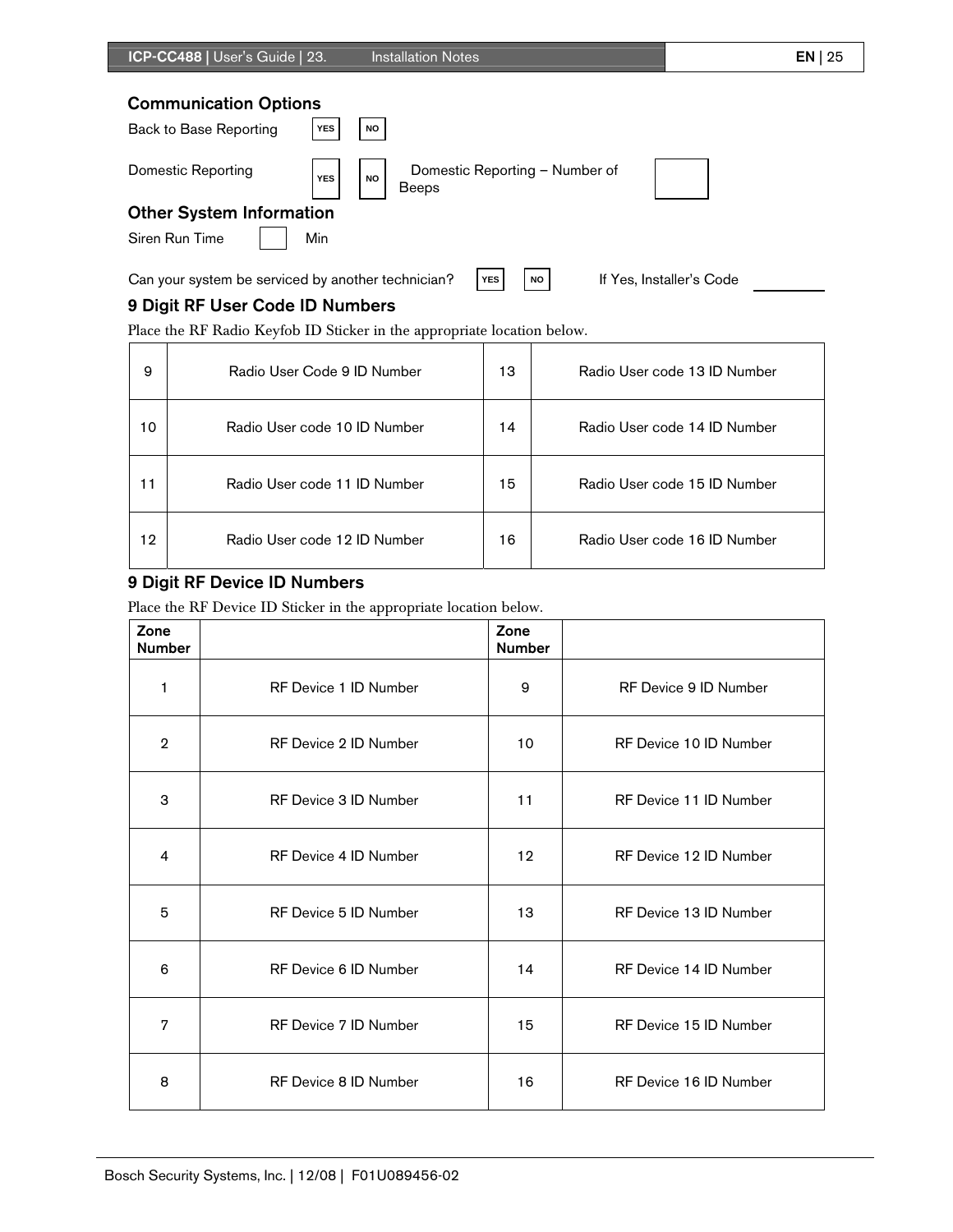## Index

| 24-Hour Zones                             | 22     | <b>Entry Guard Timer</b>          | 8, 9           |
|-------------------------------------------|--------|-----------------------------------|----------------|
| <b>Adding Radio User Codes</b>            | 9      | <b>Event Memory Recall</b>        | 16             |
| <b>Adding User Codes</b>                  | 9      | External Equipment                | 21             |
| <b>Answering Machine Bypass</b>           | 21     | Fault Analysis                    | 12             |
| Area Addressable Codepad                  | 17     | <b>Fault Descriptions</b>         | 13             |
| Area Codepad                              | 21     | <b>AUX Power Supply Fail</b>      | 13             |
| Area Display Indicator                    | 17     | Communciation Fail                | 14             |
| Area On/Off Indicator                     | 17     | Date and Time                     | 13             |
| Armed                                     | 21     | <b>EEPROM Fault</b>               | 13             |
| Arming                                    |        | Horn Speaker                      | 13             |
| <b>AWAY Mode</b>                          | 8      |                                   | 13             |
| STAY Mode 1                               | 8      | Low Battery                       |                |
| STAY Mode 2                               | 8      | <b>RF</b> Low Battery             | 13             |
| Audible Indications                       | 7      | <b>RF</b> Receiver Fail           | 13             |
| <b>Automatic Arming</b>                   | 21     | RF Sensor Watch                   | 14             |
| <b>Automatic Disarming</b>                | 21     | Sensor Watch                      | 14             |
| AUX Power Supply Fail                     | 13     | System Fault                      | 13             |
| <b>AWAY</b> Indicator                     | 6      | Tamper Fail                       | 13             |
| <b>AWAY Mode</b>                          | 8, 21  | Telephone Line Fail               | 13             |
| <b>Battery Testing</b>                    | 21     | <b>FAULT</b> Indicator            | 7, 17          |
| <b>Bell Test</b>                          | 15     | Fire Alarm                        | 11             |
| Codepad                                   | 6, 21  | Forced Arming                     | 8, 21          |
| <b>Buzzer</b> Tone                        | 16     | Hand Held Remote Control          | 21             |
| Duress Alarm                              | 11     | Handover Delay                    | 21             |
| Fire Alarm                                | 11     | Horn Speaker                      | 13             |
| Medical Alarm                             | 11     | Horn Speaker Test                 | 15             |
| Panic Alarm                               | 11     | <b>Installation Notes</b>         | 23             |
| Tamper Alarm                              | 11     | Introduction                      | $\overline{5}$ |
| Codepad Indicators                        |        | Isolating                         | 21             |
| <b>Audible Indications</b>                | 7      | <b>Isolating Zones</b>            | 11, 12         |
| <b>AWAY</b> Indicator                     |        | Code to Isolate                   | 12             |
|                                           | 6      | Standard Isolating                | 11             |
| <b>FAULT</b> Indicator                    | 7      | LCD Codepad                       | 6              |
| <b>MAINS</b> Indicator                    | 7      | Low Battery                       | 13             |
| Off Indicator                             | 7      | <b>MAINS</b> Indicator            | 7, 17          |
| On Indicator                              | 7      | Master Code                       | 21             |
| <b>STAY</b> Indicator                     | 6      | <b>Master Partitioned Codepad</b> | 21             |
| <b>System Disarmed</b>                    | 6      | Area Display Indicator            | 17             |
| Zone Indicators                           | 6      | Area On/Off Indicator             | 17             |
| Communciation Fail                        | 14     | <b>FAULT</b> Indicator            | 17             |
| Date and Time                             | 13, 14 | <b>MAINS</b> Indicator            | 17             |
| Day Alarm                                 | 16     |                                   | 17             |
| Deleting Radio User Codes                 | 10     | Operating                         |                |
| <b>Deleting User Codes</b>                | 10     | Partial Indicator                 | 17             |
| Detectors                                 | 21     | Zone Indicators                   | 17             |
| Disarmed                                  | 21     | Medical Alarm                     | 11             |
| Disarming                                 | 9      | <b>Monitoring Station</b>         | 21             |
| <b>Domestic Dialling</b>                  | 17     | Off Indicator                     | 7              |
| <b>Acknowledging Domestic Calls</b>       | 17     | On Indicator                      | 7              |
| Disable                                   | 18     | Output                            |                |
| Programming Domestic Telephone Numbers 18 |        | <b>Reset Latching Outputs</b>     | 14             |
| Duress Alarm                              | 11     | Turning On/Off                    | 14             |
| <b>EEPROM Fault</b>                       | 13     | Pager Reporting                   | 18             |
| Entry Delay/Entry Time                    | 21     | Panic Alarm                       | 11, 21         |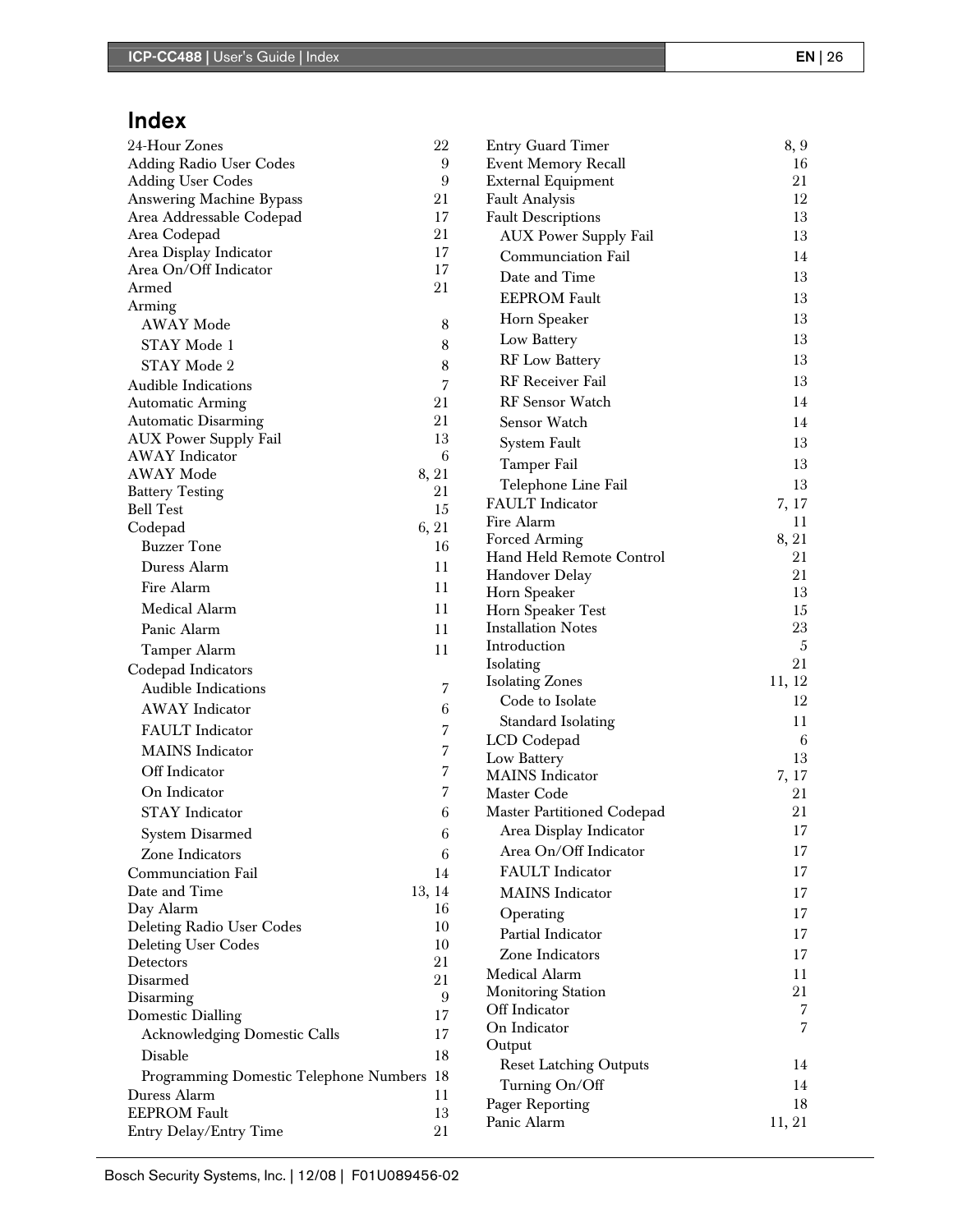| ICP-CC488   User's Guide   Index |        |                           | $EN$   27 |
|----------------------------------|--------|---------------------------|-----------|
| Partial Indicator                | 17     | Programming Zones         | 9         |
| Partitioning                     |        | <b>Strobe Test</b>        | 15        |
| Area Addressable Codepad         | 17     | <b>System Disarmed</b>    | 6         |
| Area Display Indicator           | 17     | <b>Tamper Alarm</b>       | 11        |
| Area On/Off Indicator            | 17     | <b>Tamper Fail</b>        | 13        |
|                                  | 17     | Telco Arm Sequence        | 14, 22    |
| <b>Codepad Operations</b>        |        | Telco Disarm Sequence     | 15, 22    |
| Zone Indicators                  | 17     | Telephone Line Fail       | 13        |
| Radio User Codes                 |        | <b>Test Report</b>        | 16        |
| Adding                           | 9      | Testing                   |           |
| Deleting                         | 10     | <b>Bell Test</b>          | 15        |
| <b>Remote Control</b>            | 21     | Horn Speaker Test         | 15        |
| <b>RF</b> Low Battery            | 13     | <b>Strobe Test</b>        | 15        |
| <b>RF</b> Receiver Fail          | 13     | <b>Test Report</b>        | 16        |
| <b>RF</b> Sensor Watch           | 14     |                           |           |
| Sealed                           | 21     | <b>Walk Test</b>          | 15        |
| Sensor Watch                     | 14, 22 | Unsealed                  | 22        |
| Silent Alarm                     | 22     | <b>User Codes</b>         | 22        |
| Specifications                   | 5      | Adding                    | 9         |
| <b>STAY</b> Indicator            | 6      | <b>Adding Radio Users</b> | 9         |
| STAY Mode 1                      | 8, 22  | Deleting                  | 10        |
| <b>Entry Guard Timer</b>         | 8      | <b>Walk Test</b>          | 15        |
| STAY Mode 2                      | 8, 22  | Zone Indicators           | 6, 17     |
| <b>Entry Guard Timer</b>         | 9      | Zones                     | 22        |